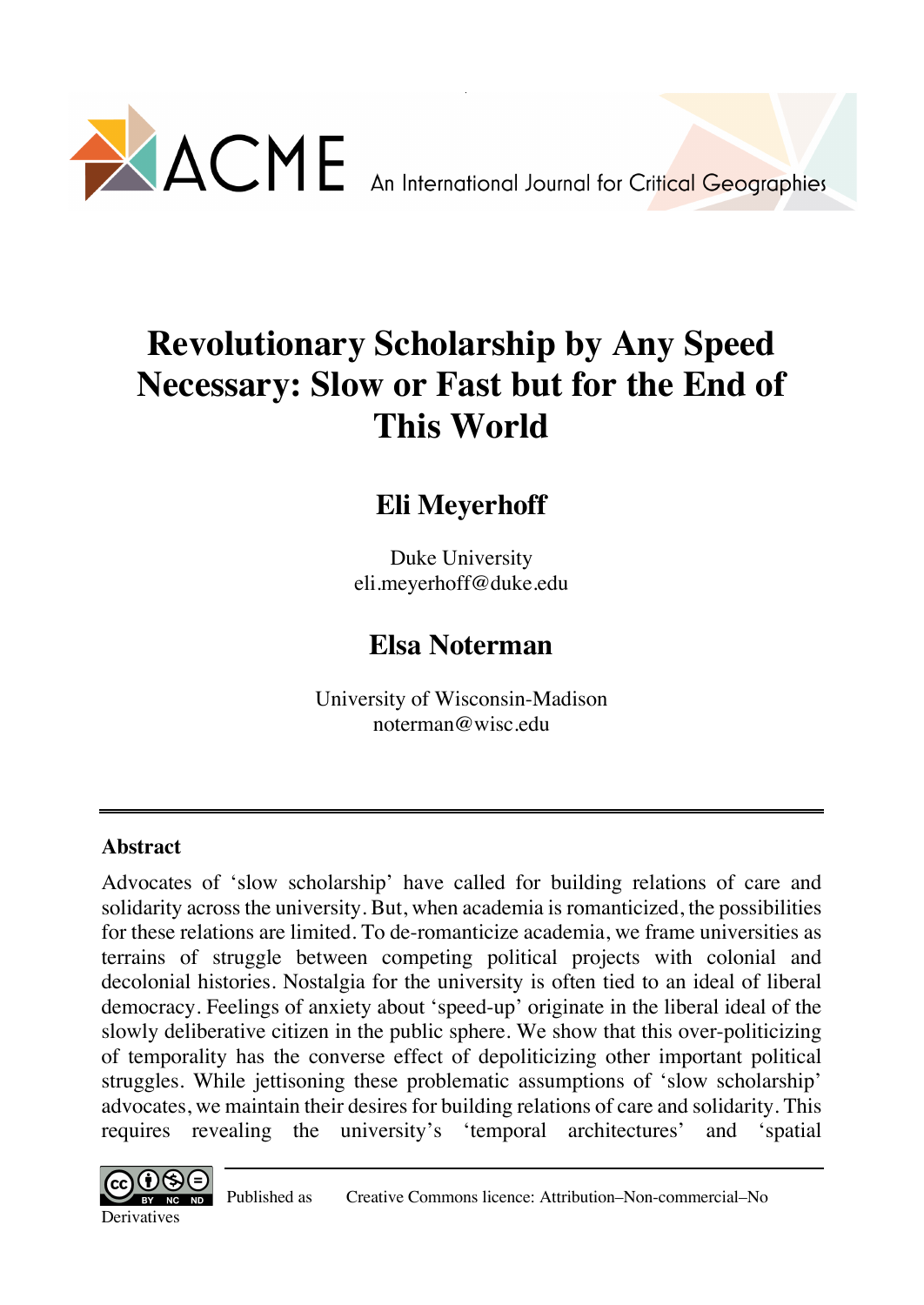clockworks'—how some people's temporally and spatially privileged situations are interdependent with others' oppressed spatio-temporal situations. For example, the (slow) scholarship of tenured faculty is dependent on the (sped-up) time and labor of graduate students, contingent faculty, and service workers—as well as the constrained spatio-temporal conditions of off-campus domestic workers and incarcerated persons. These intertemporal and interspatial relations intersect with other dynamics, including racism, sexism, labor exploitation, and bureaucracy. We demonstrate an approach of intertemporally and interspatially reflective scholarship through analyses of the movements of #theRealUW and #DismantleDukePlantation at our own campuses, the University of Wisconsin-Madison and Duke University. This allows us to envision possibilities for solidarity across different struggles, for expanding alternative modes of study and temporal sub-architectures, and for amplifying already existing forms of resistance in the university's undercommons.

### **Keywords**

Slow scholarship; decolonization; university organizing; undercommons; feminism; anti-racism

### **Introduction**

Time is a perpetual topic of conversation on campus—it goes too quickly and there is never enough of it. As the Great Lakes Feminist Collective (GLFC) pointed out in their 2015 article, "For Slow Scholarship," the neoliberal university increasingly "requires high productivity in compressed time frames," with more demands on academics' time (Mountz et al., 2015, 1236). In doing so, GLFC joined broader appeals to slow scholarship and a 'slow university' (Hartman and Darab, 2012; Martell, 2014; O'Neill, 2014) that applied ideas from the popular 'Slow Movement' (including 'slow food')—which "challenges the frantic pace and standardization of contemporary culture"—to education (Berg and Seeber, 2016, ixx). However, GLFC called for explicitly feminist and collective "alternatives to the fast-paced, metric-oriented neoliberal university"—specifically those that involve a 'slowing down' that promotes an 'ethics of care,' solidarity, and commitment to 'good scholarship' (Mountz et al., 2015, 1236). Subsequently, scholars have taken up GLFC's invitation in various ways, including advocating for a 'slowing down' in physical geography (Lane, 2016), exploring the relationship between academic labor and (mental) health (Drozdzeski and Dominey-Howes, 2015; Parizeau et al., 2016), considering the refusal of work in the neoliberal university (Gildersleeve, 2016), and examining research 'impact' (Evans, 2016). In this paper we aim to contribute to this important conversation about the potential of slow scholarship specifically, and the politics of time-space more generally. Specifically, we consider who does and does not have control over their own (and others') time-space and how unjust inter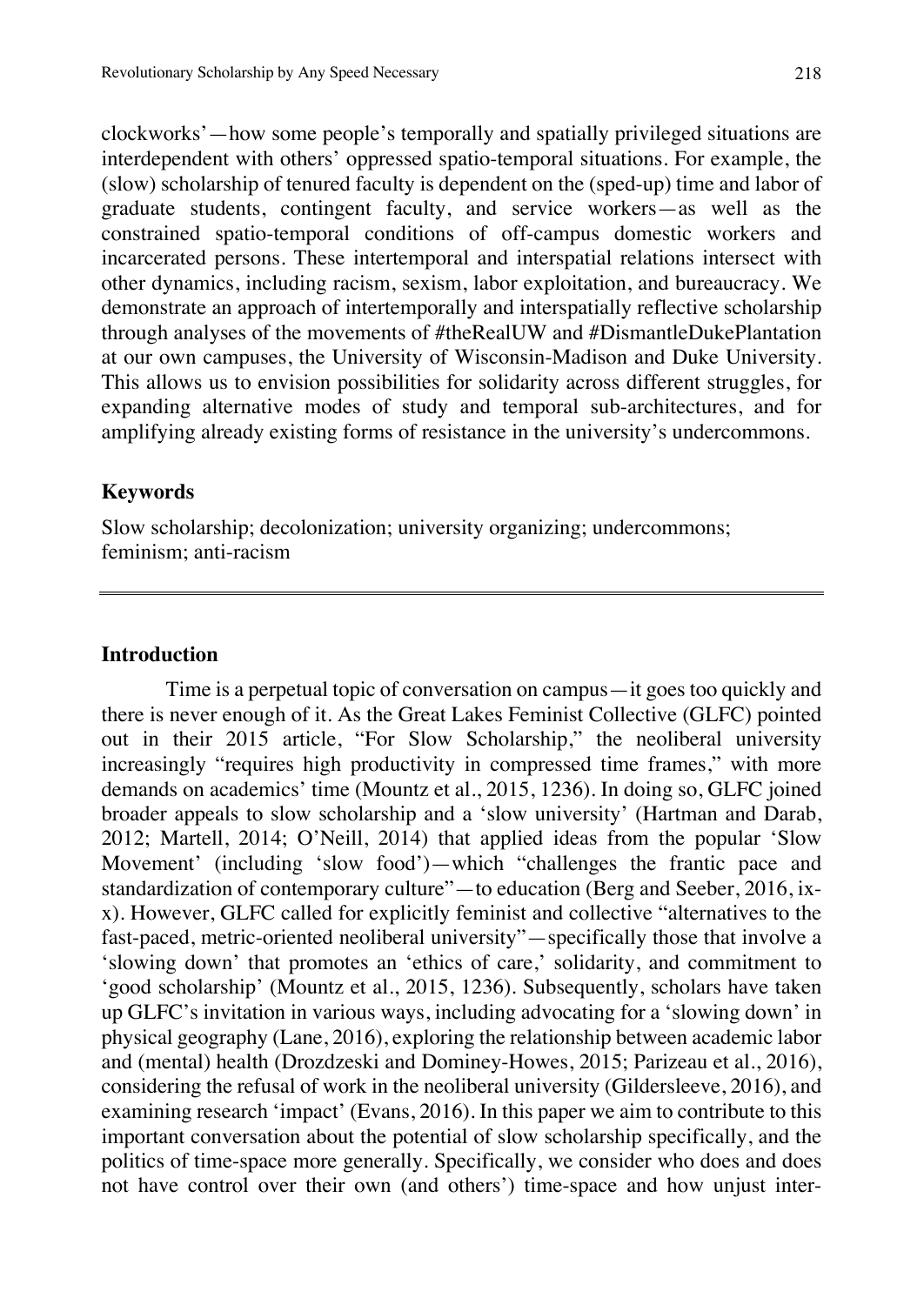temporal, inter-spatial relations are integral to maintaining the university's status quo.

We take the relay from the Great Lakes Feminist Collective's argument that slow scholarship needs to be a *collective* political project rather than merely an individual one—and one that addresses power and inequality in the university. In introducing a feminist ethics of care into slow scholarship, GLFC argues that scholarship should involve "taking care of others," and that this may allow not only for "different ways of experiencing and valuing time," but also for participation in collective action, such as labor organizing (Mountz et al., 2015, 1251). In advocating for a 'slow-down,' the authors assert that they have "no nostalgia" for "an elitist, exclusionary university," but instead see the project of a feminist slow scholarship as part of the struggle for university accessibility and the "decolonization of knowledge" (1253-54).

Our interest in feminist slow scholarship is inspired by the struggles around education and labor on and off our campuses, and by our personal experiences of precarity, debt, shame, and marginality in our positions as a graduate student (Elsa Noterman) and contingent faculty member (Eli Meyerhoff). Further, broadening our circle of care, we are motivated by the negative experiences of our friends, students, and fellow workers in universities. Testimonials about academic depression, sexual harassment, and suicide, such as those from the blog, *Academia Is Killing My Friends*, <sup>1</sup> highlight the human impact of the statistics on the working conditions of graduate students and contingent faculty. The latter make up about 70% of the professoriate in the U.S. (AAUP, 2015). And there is also the low-wage, exploitative, gendered, and racialized work of campus custodians, clerical staff, and other service workers, which is often not included in the same statistics.

We find ourselves in a situation of perplexity. On the one hand, within the academy, we are considerably marginalized in relation to administrators and tenuretrack faculty who control our access to academia's resources. On the other hand, we are privileged in our positions as white, settler-colonial descendant, cis-gendered, and professional-class people. This tension gives us a sense of perplexity about our intersecting oppressions and privileges.<sup>2</sup> Decolonization, as Harsha Walia (2012) reminds us, "can require us to locate ourselves within the context of colonization in complicated ways, often as simultaneously oppressed and complicit" (5).

Our and others' experiences of perplexity constitute the embodied basis for our attraction to the feminist slow scholarship approach, which aims to re-work the

l

 $<sup>1</sup>$  'Academia is Killing My Friends: Anonymous stories of abuse, exploitation and suffering in</sup> academia,' http://academiaiskillingmyfriends.tumblr.com. More recently, people have used #MeToo to call out the systemic problem of sexual harassment in academia (see, for example, Goldhill and Slobin, 2017).

 $2$  Cricket Keating (2005) discusses how people can simultaneously hold positions of relative privilege and relative oppression along different axes of privilege/oppression, and how these positions can be overlapping and co-constituted with each other across different people.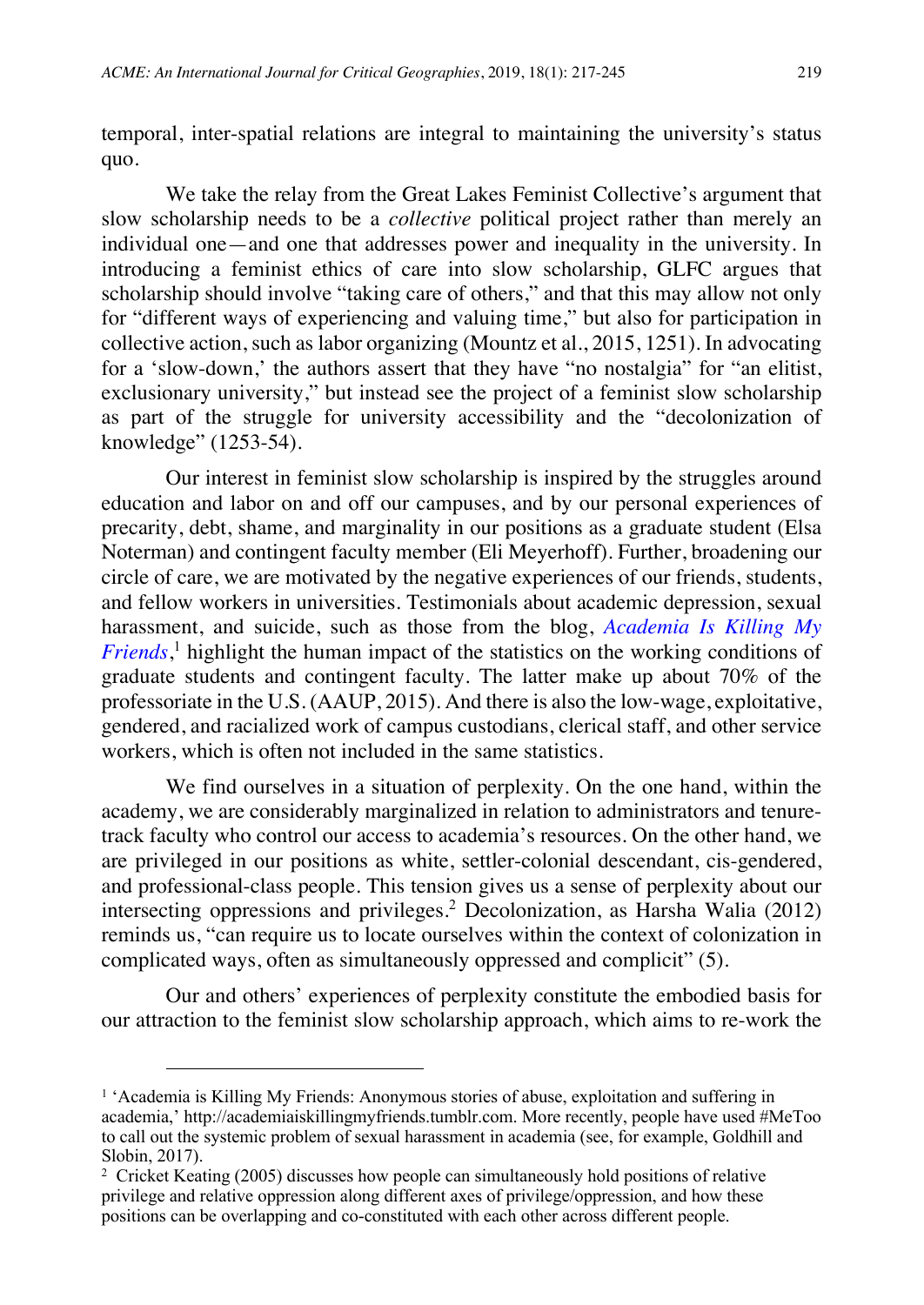academy in ways that prioritize relations of care over the neoliberal institutions that pit us against each other. Yet, we contend that the problem goes beyond the neoliberal university's speed-up, and is within "the larger academic project" itself, a project which the authors of the "For Slow Scholarship" essay present as something to be protected from neoliberal threats (Mountz et al., 2015, 1245-6). While we share the authors' rejection of nostalgia for "an elitist, exclusionary university," we argue for a more thoroughly decolonial, anti-racist historicizing of the university's spacetimes.

For a deeper critique of the academic project, we draw on the intellectual traditions of not only decolonial thought (e.g., Mignolo, 2011), but also resurgent Indigenous knowledges (e.g., Tuck and Yang, 2012; Simpson, 2014) and Black radical thought (e.g., Martina, 2015; Roberts, 2015; Wynter, 2006). These approaches underline that, against any romanticizing of the university, the academic system isn't broken: it was built this way. The history of universities in the Americas is thoroughly entwined with settler colonial, white supremacist, and heteropatriarchal capitalism (Wilder, 2013). Thus, rather than merely tinkering within the system to fix it, we argue that it is critical to challenge and overcome the material and ideological bases of the university itself. Egbert Martina (2015) asserts: "Thinking Black freedom demands a critical engagement with what 'care' might look like in a world in which Black life is valued. To imagine revolutionary practices of care that foster and ensure the flourishing of Black life means to abandon, refuse, and destroy the 'world'." We envision a project of inter-temporally reflective scholarship as one of "everyday decolonization," or an ongoing process by which we recognize and "supplant" the colonial logics of the university (Hunt and Holmes, 2015), and "create the conditions in which we want to live and the social relations we wish to have" (Walia, 2012, 5). Rather than trying to overcome the university from some imagined external position, we take the relay from movements—such as for the formation of Black Studies, Native American Studies, and Women's Studies—that have sought to struggle simultaneously *within, against, and beyond* the university. In this paper, by examining two localized cases, we explore how this approach allows us to more precisely describe what it means to 'overcome' the university by engaging in the "undercommons"—the challenge of being *in* but not *of* the university, while taking on a "criminal" relationship to the university's resources (Moten and Harney, 2013).

In this paper then, we aim to expand feminist slow scholarship's liberatory horizons through a combination of decolonial, intertemporal, and interspatial approaches. First, we draw connections across historical changes and continuities in forms of academic institutions, framing them as terrains of struggle between conflicting political projects and their associated modes of study. This analysis involves recognizing the colonial logics operating in education itself, as one possible mode of study among alternatives, and understanding universities as "beneficiaries of the illegal settlements of Indigenous land and unjust appropriation of Indigenous jurisdiction" (Walia, 2013, 237). Second, we trace the university's "temporal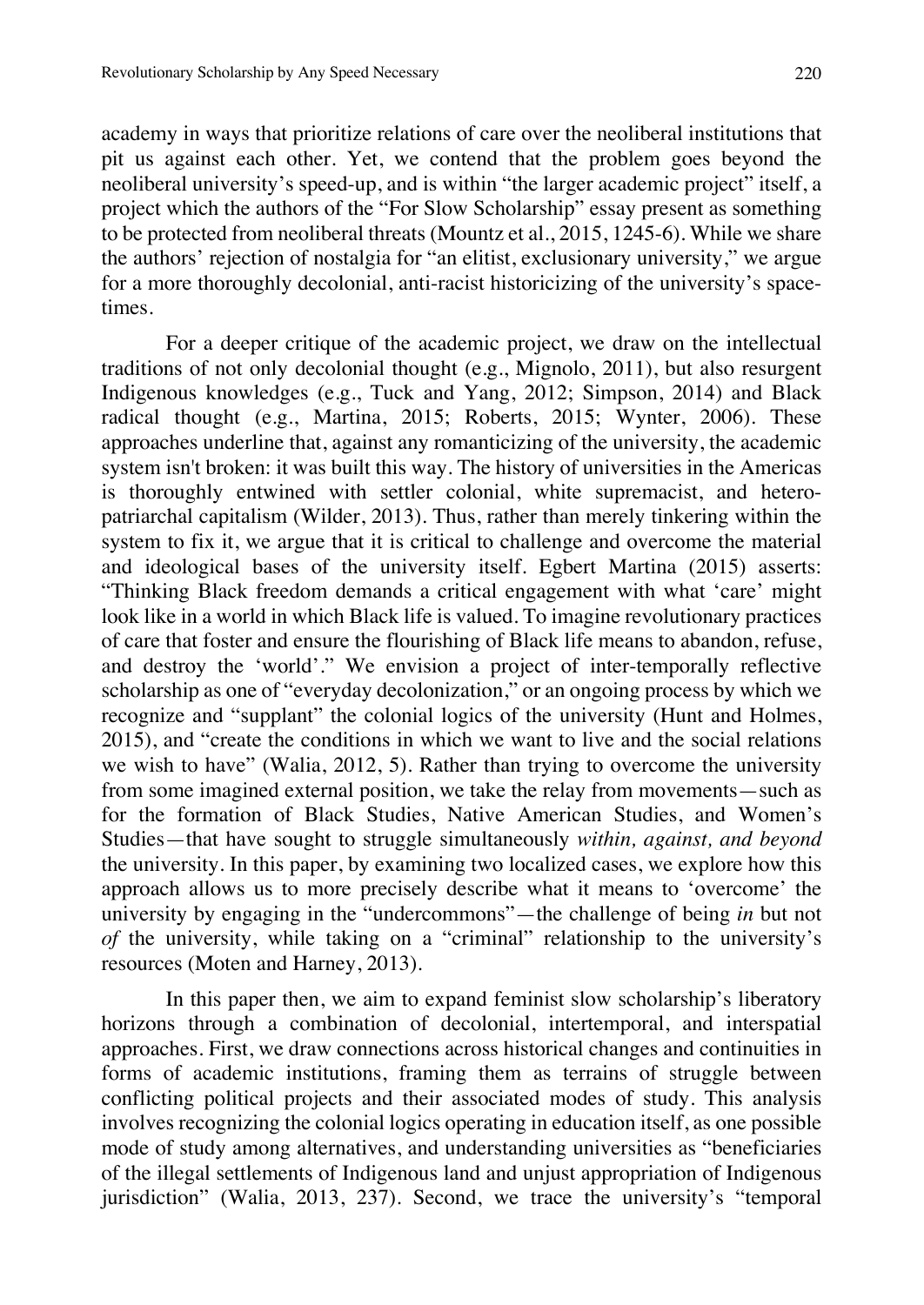architectures" (a term we borrow from Sara Sharma, 2014) as a means of exploring how the interdependencies of temporal privilege and oppression operate in our universities. This analysis involves tracing, for example, how the (slow) scholarship of (tenured) faculty is already dependent on the (sped-up) time and labor of graduate students, lecturers and campus service workers—as well as the temporalities of those outside the university, such as prisoners and domestic workers.<sup>3</sup> Further, we analyze how these intertemporal relations intersect with other dynamics, including unequal, interdependent spatial relations (a 'spatial clockwork'), racism, sexism, labor exploitation, and bureaucracy. This allows us to describe possibilities for developing relations of solidarity across different struggles within and outside the university. Thus, in undertaking this analysis, we aim to move beyond mere allyship and toward becoming *accomplices* in shared struggles, organizing alongside those who inhabit the university's boundaries and those who are exiled and excluded from it.<sup>4</sup> We conclude this paper by proposing ways that intertemporal, interspatial, decolonial *study* (rather than just scholarship) offers opportunities to engage in politics in ways that attend to ongoing colonial logics and intertwine an ethics of care and solidarity with everyday acts of resistance.

#### **Deromanticizing the University with a Decolonial Genealogy**

In the Spring of 2016, students on at least seventy-eight U.S. campuses created lists of demands, related to ending systemic and structural racism on campus and connecting university struggles to broader social movements, especially the Movement for Black Lives.<sup>5</sup> Many of these demands included the removal of names and symbols that represent the legacies of colonialism and slavery on their campuses. The students not only revealed these histories of oppression, but also continued a long tradition of struggles against colonialism and racism in universities. Inspired by these students, we wonder: how could feminist slow scholarship harmonize better with anti-racist, anti-colonial movements?

Academic institutions have *always* been terrains of struggle between conflicting political projects. We inevitably take sides in these struggles. To take for granted any of academia's institutions is to depoliticize them and, implicitly, to take a side in favor of maintaining them. In the "For Slow Scholarship" essay, the Great

 $3$  For example, the office furniture of many state universities is produced by prison labor (Zatz, 2008), and domestic workers provide child care and cleaning services that often 'free' time for faculty members.

<sup>4</sup> Our experiences from positions at research universities shape this paper, and likely skew our analysis toward this type of institution. We recognize that the terms 'academic system,' 'university,' and 'college' elide important, complex differences between various types of higher education institutions - such as public and private research universities, liberal arts colleges, community colleges, regional public universities, and for-profit universities - and that experiences with slow scholarship likely differ across and within these institutions. In continuing this project, we aim to include more of the voices and experiences of people who are positioned at other types of higher education institutions.

<sup>5</sup> For their lists of demands, see http://www.thedemands.org/.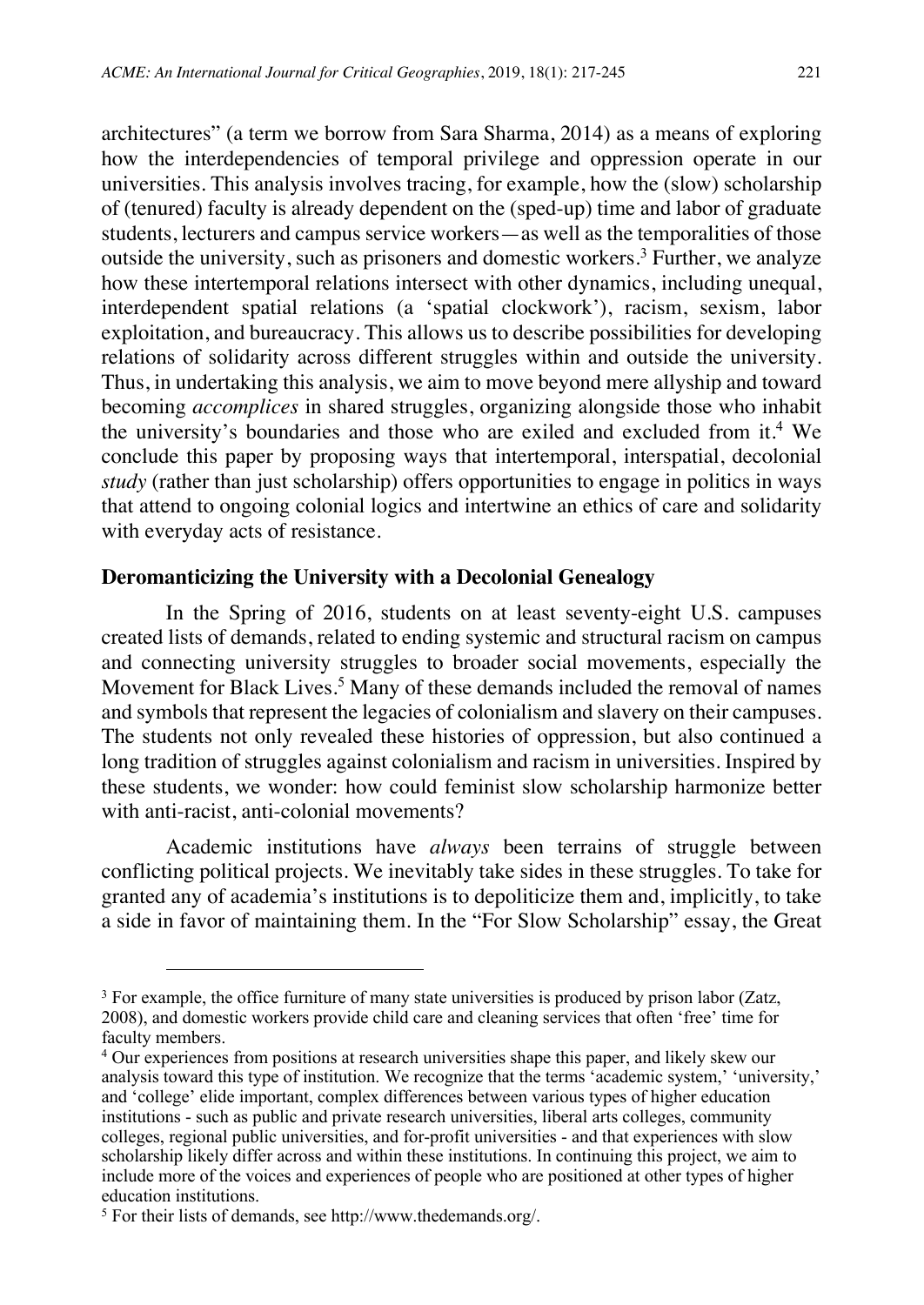Lakes Feminist Collective express their commitment to certain sides in some of these struggles: for feminism, against neoliberalism, for decolonization, against "elitist exclusions" in the university, amongst other positions. They implicitly engage the question of what the politics of slow scholarship should be. Taking this provocation further, we ask: how should slow scholarship be articulated in relation to political projects that critique not only the neoliberal university but also academia itself? In other words, what role should slow scholarship play in resistances to the intertwined political projects of liberalism, capitalism, and modernity—i.e., what Jodi Melamed (2011) calls "*liberal-capitalist modernity*," whether articulated in its settler-colonial, white-supremacist, racial-liberal, liberal-multicultural, and/or neoliberalmulticultural forms? Without this consideration, we argue, slow scholarship problematically remains bound to the preservation of the "academic project."

As a way to denaturalize the academic project and its (slow or fast) temporal orders, we frame it with perspectives from decolonial thought. We see academia as a key institution in what Walter Mignolo (2011) calls the "modernist/colonial" project (a phrase indicating that coloniality is the "underside" of modernity), which adopts a "zero-point epistemology" in relation to knowledge production. The "zeropoint epistemology" originates with 16th century European colonial maps, indicating the lines of imperial control, in which the observer views planet Earth 'from above' and with the Atlantic Ocean at its center  $(79)^6$ . This epistemology uses the assumption of the zero-point as "always in the present of time and the center of space" to hide its own localness—the geo- and body-particular location in which it is made—while simultaneously "assuming to be universal and thus managing the universality to which everyone has to submit" (80). From the site of this zero-point, modernist/colonial differences are mapped out—from the difference of 'primitive' vs. 'civilized' that was, and still is, used to disqualify the ways of knowing and living of non-Western peoples, to the differences of 'educational' vs. 'non-educational,' 'academic' vs. 'non-academic,' and 'scholarship' vs. other types of studying and writing that are used to legitimize the boundaries and norms of schools and universities.

In opposition to this zero-point epistemology, countless people have resisted colonization and affirmed decolonial modes of thinking that dwell in the ambiguities across colonial differences. Learning from decolonial struggles, we can draw a simple but systematically useful heuristic: 'I am where I think,' which "is one basic epistemic principle that legitimizes all ways of thinking and de-legitimizes the pretense of a singular particular epistemology, geo-historical and bio-graphically located, to be universal" (Mignolo, 2011, 81). The decolonial imperative—as well

<sup>6</sup> This has resonances with Donna Haraway's (1988, 581) critique of "instruments of visualization" that rely on the "god trick of seeing everything from nowhere," as opposed to the "embodied objectivity" of "situated knowledges."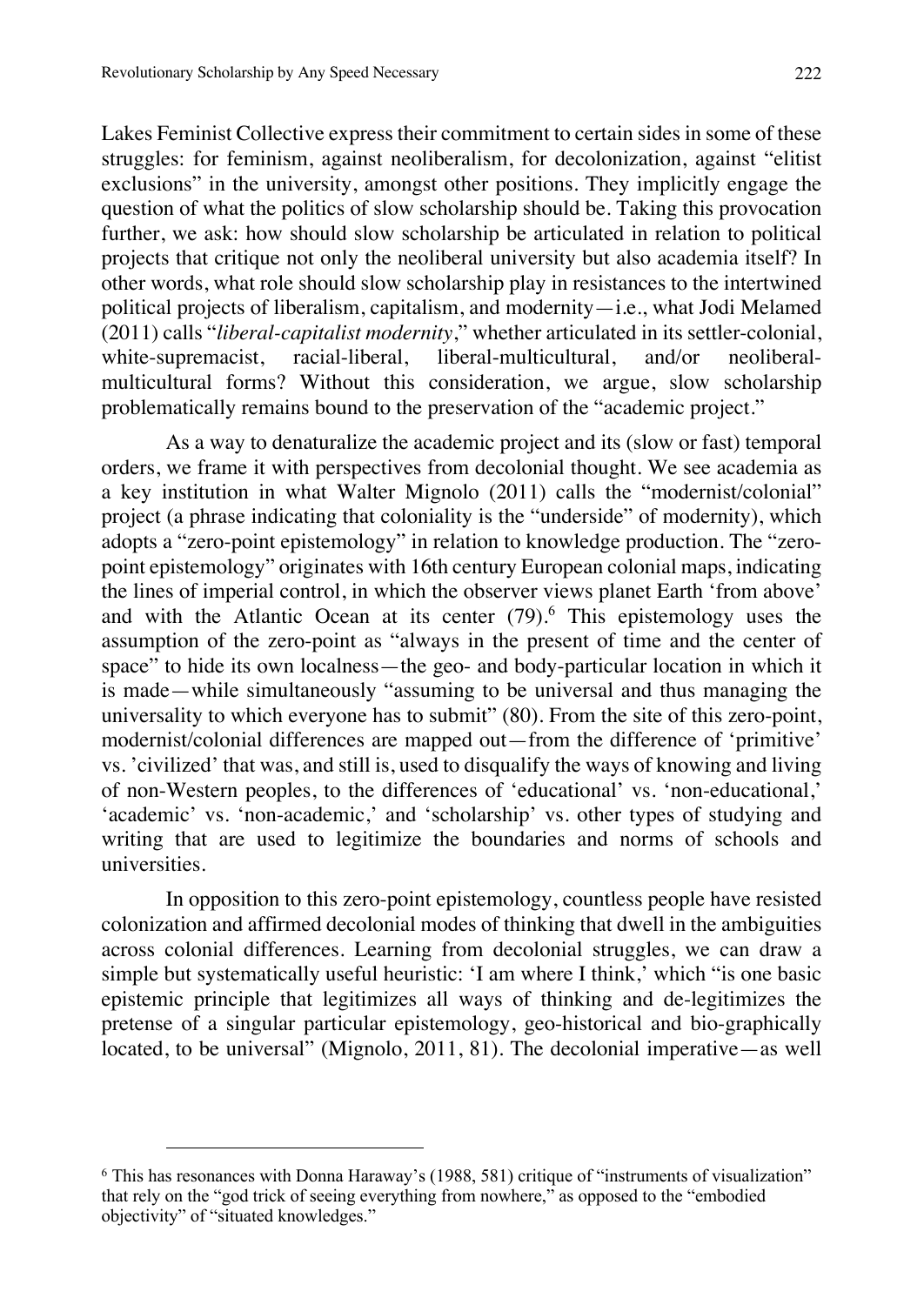as feminist epistemologies—call upon us to attend to how our ways of imagining and knowing the world come from particular place-and-body political situations.

The Great Lakes Feminist Collective's slow scholarship approach takes on such a place-and-body political epistemology with their attention to the embodied experiences of working in academia. Decolonial thought inspires us to use this epistemological approach to further interrogate an abstracting, zero-point view of the "academic project." As a de-romanticizing antidote, we apply a decolonial analysis to ideas about academia and spatio-temporality, attending to the body-and-place political conditions of the production of these ideas. This takes the form of, what we call, *a decolonial, inter-temporal analysis*. In the rest of this section, we present one aspect of this analysis with a critical genealogy of educational and academic institutions.

Education is but one "mode of study" $-i.e., a$  mode of composing the means and relations for collective studying—among alternative possibilities, such as Indigenous modes of study (Meyerhoff and Thompsett, 2017). The term 'education' in English emerged in 1530s England, in response to people's rebellions as a technique of governance by King George VIII's regime (e.g., Morison, 1536, 128- 9). Developments in educational institutions have long relied upon modernist/colonial dichotomies to legitimate the education-based mode of study while delegitimizing alternatives. With the expansion of colonial-capitalism across the Atlantic, its promoters, such as John Locke, articulated colonialist ideas of 'education' (Armitage, 2004; Locke 1669, 1693). People who had gone through European schools were framed as 'educated' and, thus, as part of a 'society' more advanced on a developmental scale of 'time' (separate from 'space' represented on colonial maps with a homogenous grid). By contrast, this colonialist framing ignored and devalued Indigenous American and African peoples' own modes of study, framing them as 'uneducated' and, thus, as closer to 'nature' and 'behind in time.' These dichotomous narratives associated education with ideals of autonomy, selfgovernance, independence, humanity, whiteness, and civilization in contrast with figures of the 'uneducated' or 'uneducable' Black, Indian, savage, dependent, ungovernable, uncivilized, anti-human Other. Through subscribing to these narratives, European settlers imagined themselves as individualized heroes struggling against Othered villains—for the projects of settler-colonialism, white supremacy, and capitalism. European settlers deployed these narratives to legitimize the early American colleges, founded with money from the slavery regime and with purposes of deculturalizing Indigenous peoples, training Christian missionaries to convert Indigenous peoples, and educating leaders of settler armies, managers of slave plantations, slave traders, and merchants of slave-made goods (Wilder, 2013).

Even as they were being built, the early U.S. universities were sites of struggle between different political projects, which were entwined with different modes of study. Enslaved African people constructed the universities' buildings, maintained their landscapes, and serviced their faculty and students. Despite the fact that these enslaved Africans were excluded from participation in the universities'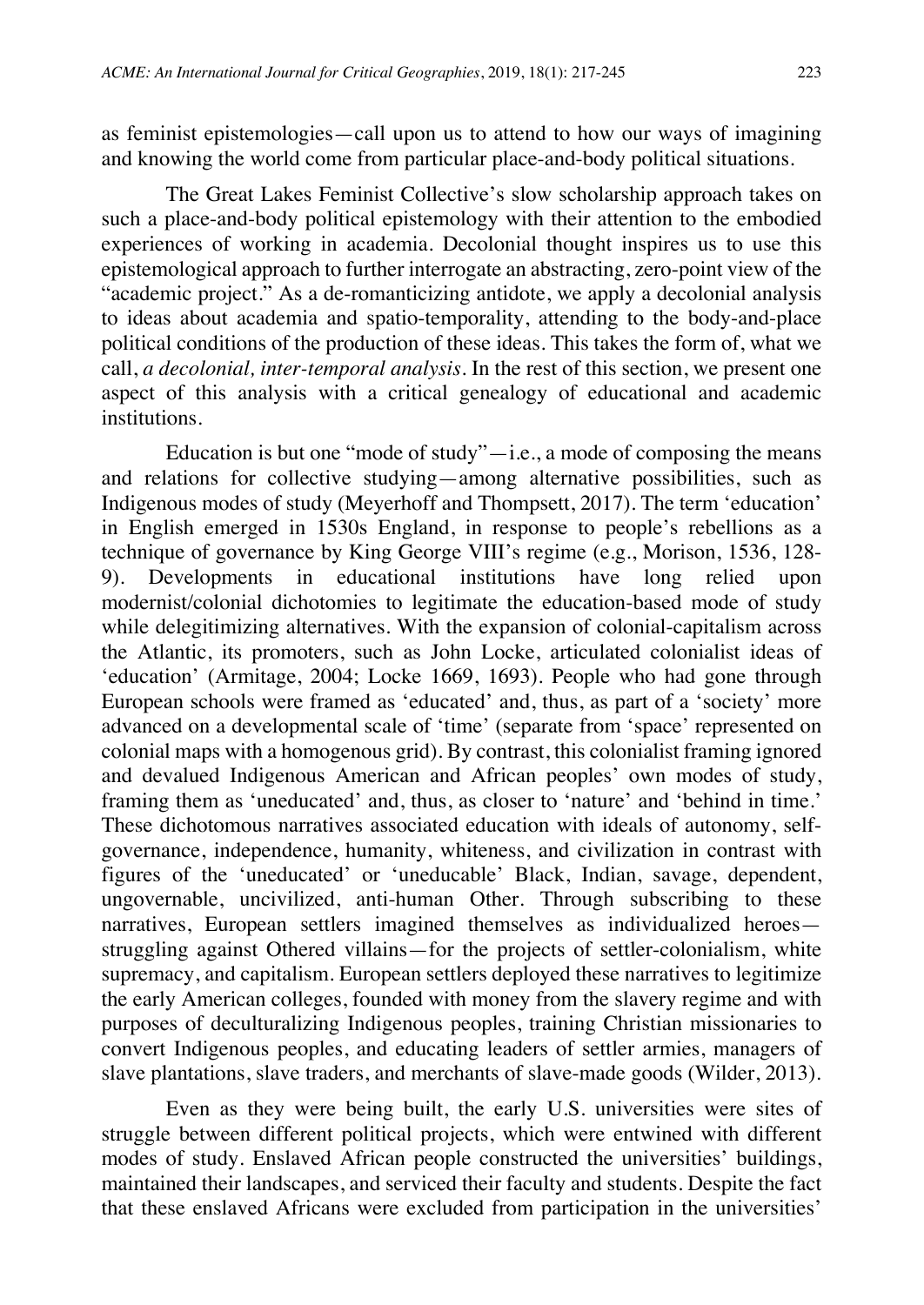$\overline{a}$ 

education, they practiced their own, self-organized alternative modes of study. On the margins and in the shadows of the university, out of sight of the slave-masters, African people studied together informally, in ways that nurtured their relationships and built their capacities for maintaining their communities, evading work, and, potentially, rebelling against and escaping from their slave-masters. Building on Neil Roberts's (2015) notion of "freedom as marronage," we could see these enslaved peoples' mode of studying for maroon flight and community as a kind of 'academic freedom as marronage.' Their subversive mode of study, *in* but not *of* the university, was an early example of studying in the 'undercommons.'<sup>7</sup>

Struggles on the terrain of educational institutions have continued throughout their history. Another key academic institution, graded exams, emerged in the early 1800s United States in reaction to people's struggles, as part of a wider political movement of 'civilizing' through mass policing, mass education, and Indian boarding schools (Hanson, 1993, 194; Neocleous, 2014, 121-137; Whitehouse, 2014). New modes of policing and education were instituted as forms of 'crowd control'—to maintain the capitalist, colonial, white supremacist, and heteropatriarchal mode of ordering the world in response to disordering threats. These struggles riddled the political terrain of higher education as well. During the Red Scare around World War I, a cluster of key academic institutions—tenure, academic freedom, and professionalist faculty trade unions—emerged as part of faculty's compromise with university administrators (Barrow, 1990). Adopting these institutions foreclosed alternative possibilities for faculty self-determination and self-defense, such as through radical unions with an industrial rather than professional trade focus, aimed at building relations of solidarity across divisions of faculty, students, other kinds of workers, and the unemployed.

Despite the historical dominance of modernist/colonial projects in universities, political movements have asserted alternative, oppositional projects. This history of struggles can be seen in the attempts to create and maintain departments of Black Studies, Third World Studies, Native American Studies, and

<sup>7</sup> We are inspired here by Moten and Harney's (2013) metaphor of "the maroon community" to describe the undercommons: "[The subversive intellectual] disappears into the underground, the downlow low-down maroon community of the university, into the *undercommons of enlightenment*, where the work gets done, where the work gets subverted, where the revolution is still black, still strong. … Maroon communities of composition teachers, mentorless graduate students, adjunct Marxist historians, out or queer management professors, state college ethnic studies departments, closed-down film programs, visa-expired Yemeni student newspaper editors, historically black college sociologists, and feminist engineers. … How do those who exceed the profession, who exceed and by exceeding escape, how do those maroons problematize themselves, problematize the university, force the university to consider them a problem, a danger? ... The undercommons, its maroons, are always at war, always in hiding. … It is not just the labor of the maroons but their prophetic organization that is negated by the idea of intellectual space in an organization called the university. This is why the negligence of the critical academic is always at the same time an assertion of bourgeois individualism" (26, 30, 31).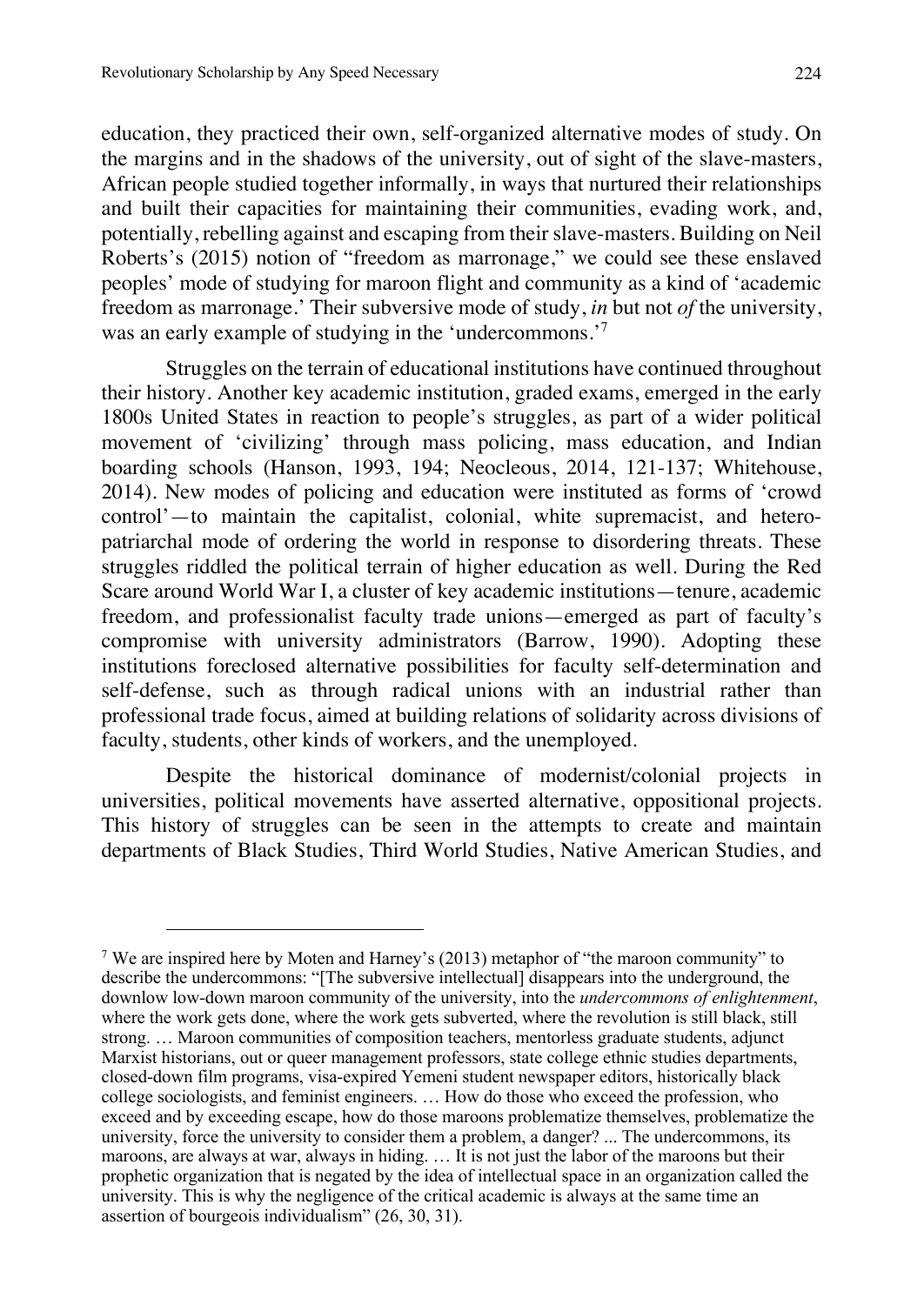Women, Gender, and Sexuality Studies, among others.<sup>8</sup> Framing these struggles for Studies departments as a kind of "minor politics" (Thoburn, 2003), these 'minor' movements faced the challenges of, on the one hand, avoiding marginalization and co-optation while, on the other hand, working to resist and subvert the university's 'major' projects, to appropriate resources for studying from the dominant disciplines and university administrations, and to expand their alternative, 'minor' projects. These challenges are thoroughly inter-related, as the impetus and strength of these movements has come from outside the university, while the forces for co-optation inside the university have served to disconnect campus organizing from their lifespring in external political projects.<sup>9</sup>

As a prime example, Black Studies was born out of the confluence of the Black Campus Movement with the wider movements of civil rights, anti-war, Black Power, Black Arts, and Black Aesthetics, among others. The most radical expressions of the Black Campus Movement sought to abolish white supremacist universities while expropriating their resources and replacing them with a Black University (Rogers, 2012). The first Black Studies program, at San Francisco State College, began as classes autonomous from the control of the administration or any established discipline, through a student-organized Experimental College that used student government to appropriate resources—classrooms, supplies, and funds to pay teachers—from SF State College (Biondi, 2012, 46). Members of the Black Panther Party taught and took some of these courses. In order to expand and strengthen these courses, the students and faculty organized for an official Black Studies Department. They collaborated across movements in a coalition of ethnic student groups called the Third World Liberation Front, and engaged in a five-month long strike (from November 6, 1968 until March 21, 1969—still the longest strike by students at a U.S. academic institution), until the administration gave into their demands for a College of Ethnic Studies that contained a Black Studies Department.

In their reaction to this movement, SF State administrators were pioneers in what soon became a wider trend: the 'contingentization' or 'adjunctification' of faculty labor. Before the late-1960s, the category of 'adjunct' was used as an honorific term for people who were employed elsewhere while teaching at the university on the side. But, in counter-response to the emerging Black Studies as well as Women's Studies programs, according to Nick Mitchell (2016), "by the turn of the seventies, there's a full-fledged form of casualization that is being articulated

<sup>8</sup> Including those drawing on intersectional theory, which emerged from women of color feminist movements that recognized that "the major systems of oppression are interlocking" (Combahee River Collective 1995, 232).

<sup>9</sup> Historian of higher education, Mark Paschal (2012), has examined the long tradition of how major transformations of universities has come from external movements: "History teaches that universities, even before the modern era, act as a conservative influence—the inertia of their forms is such to dampen efforts to revolutionize them. It is through the founding of outside bodies that can apply pressure—in line with the development of knowledge associated with a rising class—that universities have had reform thrust upon them in the past."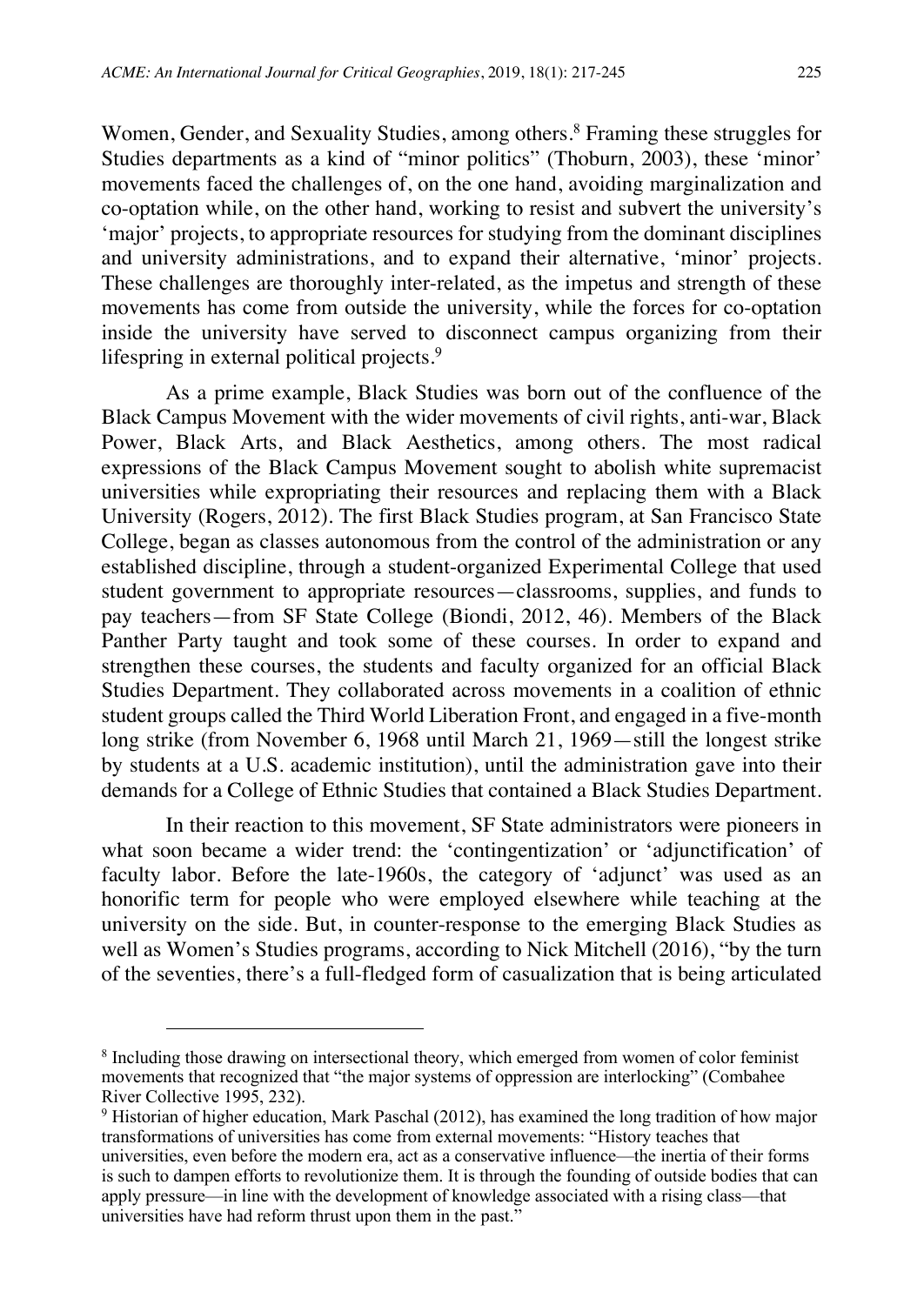through the adjuncts when university administrators realize it's useful, particularly to be able to en masse hire people to be in these programs." The lack of tenure protections for faculty in these programs made them susceptible to administrative manipulation. Once the students in the movements who had pushed for these programs graduated and the movements died down, the administration had free reign to reduce the programs' strength. As Mitchell notes, they could "either not rehire those same people who have been hired into the programs or fire them, as San Francisco state … president Hayakawa, when the black studies faculty submitted their budget 20 minutes late … he just fired the entire department! … And then he just reconstituted Black Studies under his own vision" (ibid.). Seeing the birth of the administrative push for the contingentization of faculty as tied with the conservative backlash against the birth of radical, minor disciplines, motivates us to re-frame resistance to contingentization today in relation to other radical movements on campuses, including those against racism, hetero-patriarchy, and colonialism. To treat the 'adjunct crisis' as merely a 'labor issue' would be to depoliticize these links with other struggles.

Despite Black Studies' powerful beginnings, some scholars have argued that the field became co-opted and lost much of its vital connection with liberatory movements (e.g., Biondi, 2012; Rogers, 2012; Rojas, 2010). Sylvia Wynter (2006), for example, argues that Black Studies movements became "sanitized of their original heretical dynamic" and were reincorporated "into the Liberal-universalist mainstream" as "'African-American Studies,' and as such, but one 'Ethnic' Studies variant among a diverse range of others, all contrasted with, at the same time as they were integrated into, the ostensible universalism of Euro-American centered mainstream scholarship" (112). To unroot this co-optation, Wynter argues for subversion of the university's dominant epistemology, interrogating "the necessarily devalorizing terms of the biocentric descriptive statement of *Man*" (116). Drawing a parallel between Wynter's argument and Walter Mignolo's (2011) decolonial theory, this is the 'zero-point' epistemology of modernity/coloniality, with its dichotomies of 'human vs. animal,' 'society vs. nature,' and 'space vs. time.' Reclaiming the university for projects of Black liberation and decolonization requires jettisoning this modernist/colonial epistemology in favor of place-and-body political epistemologies and alternative modes of study.

This brief critical genealogy gives us reasons to question assumptions of academic institutions' benevolence and inevitability as the only possible mode of organizing the means and relations of collective studying. Through continually recognizing and unsubscribing from these assumptions, we can open up imaginal paths for thinking about how these institutions maintain unequal relations in the university today. Reflecting on how they largely emerged as reactions to people's struggles against oppression, we can better understand the possibilities for continuing these struggles, dismantling the university's unequal relations, and cultivating alternatives.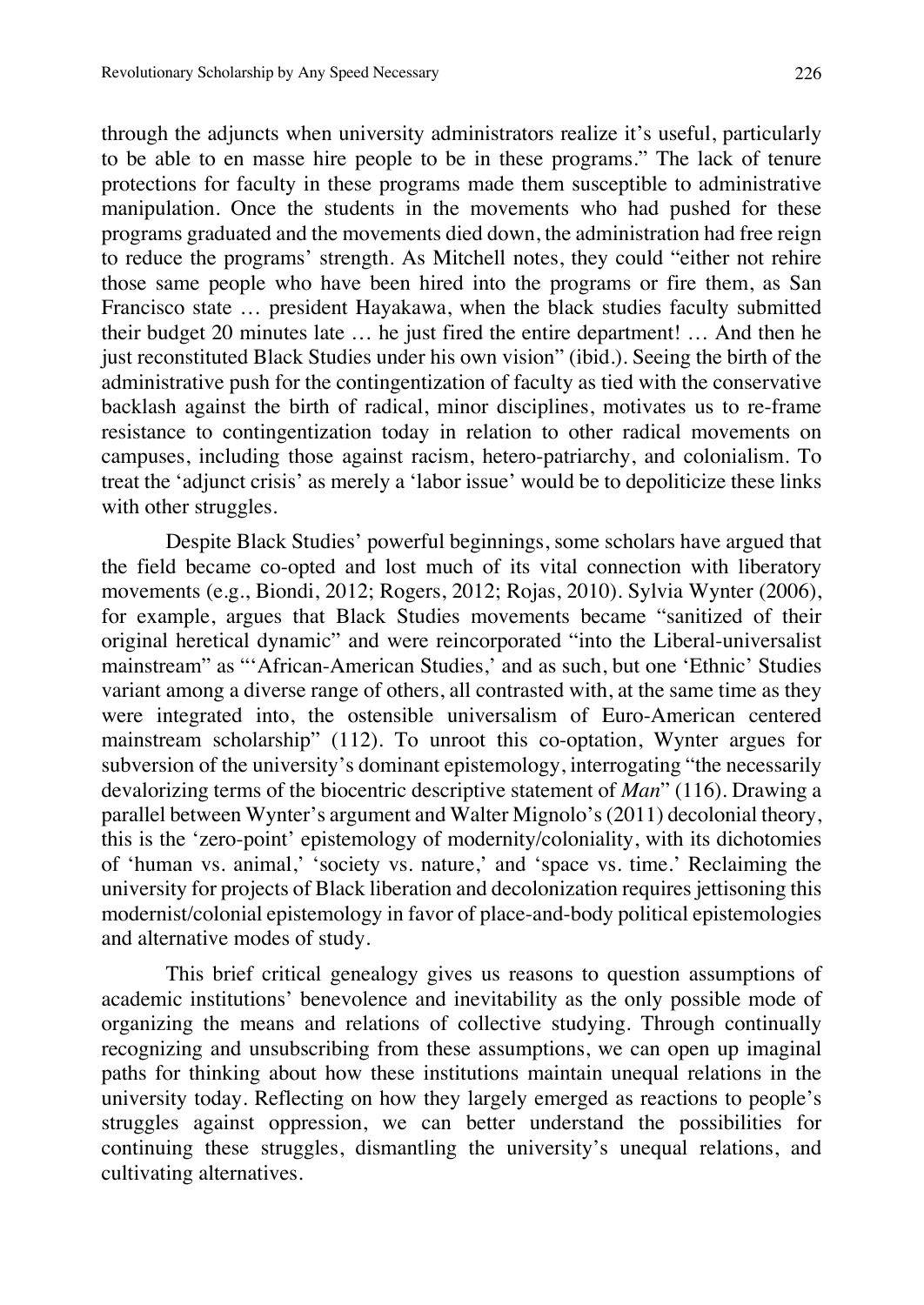#### **Revealing Unequal Temporal Architectures and Spatial Clockworks**

Critiques of neoliberal tendencies in higher education can imply nostalgia for a liberal-democratic ideal of the university. This ideal harkens back to the vision of a special space, whether the *agora* or the university, where citizens can enjoy "the slow intersubjective time of a contemplative and deliberative public sphere" (Sharma, 2014, 12). Hence the feelings of *anxiety* about 'speed-up,' which troubles the liberal ideal of the slowly deliberative citizen in the public sphere. Amid anxious discussions about 'speed-up,' there is often an assumed need to reject it in favor of a general call for 'slowness' (Pels, 2003; Honoré, 2004, 2014). The problem with this central politicizing of temporality is that it is often coupled with a relative depoliticizing of other important struggles on the terrain of universities, which—fast or slow—challenge the underlying assumptions of the academic project.

Politicizing temporality does not necessarily depoliticize these other struggles, but it does so when it is accompanied with the circulation of a naturalized image of the university as a kind of map that orders both space and time. Through composing the boundaries and populations represented on this map with various dichotomies ('teachers' vs. 'students,' 'instruction' vs. 'research,' 'tenure-stream faculty' vs. 'contingent faculty,' 'class-time' vs. 'free-time,' 'value' vs. 'waste,' 'campus' vs. 'community,' 'semester' vs. 'break' etc.), the map provides the viewer with a seemingly stable lens that *simplifies* their view of the complex terrain of university struggles. This map occludes certain power relations and inequalities. For example, those who subscribe to this image tend to see themselves as separate from the map—hovering above it as observing 'experts'—rather than as fully entangled in its power relations.<sup>10</sup> Thereby, this map allows those who use it to frame 'problems' in ways that authorize themselves to prescribe 'solutions' in managerial and technical terms.

This is evident, for example, in the Great Lakes Feminist Collective's list of "strategies" for feminist slow-scholarship practitioners—with the implicit referent subject of the authors' positions as 'expert' tenure-stream faculty. To solve their narrated 'problem of speed-up,' they propose self-management techniques, such as more efficient personal email usage ("write fewer emails" and "turn off email"), as well as labor management strategies that include supporting "Adjunct Action" (rebranded in 2015 as "Faculty Forward"), the reform-focused Service Employee International Union (SEIU)'s campaign for contingent faculty (Mountz et al. 2015, 1249-1253). In each of these strategies, the authors depoliticize the unequal power dynamic between tenure-class and contingent-class faculty. For example, contingent faculty often do not have the temporal privilege of tenure-stream faculty to withdraw

l

 $10$  Our critique of this spatio-temporal map image of the university is an adaptation of Timothy Mitchell's argument in *Rule of Experts* (2002) about the "self-deception" of development organizations in their mapping of the "object of development" of a particular nation-state: "as a discourse of external rationality, symbolized as the consciousness that unfolds Egypt as a map, the literature of development can never describe its own place in this configuration of power" (233).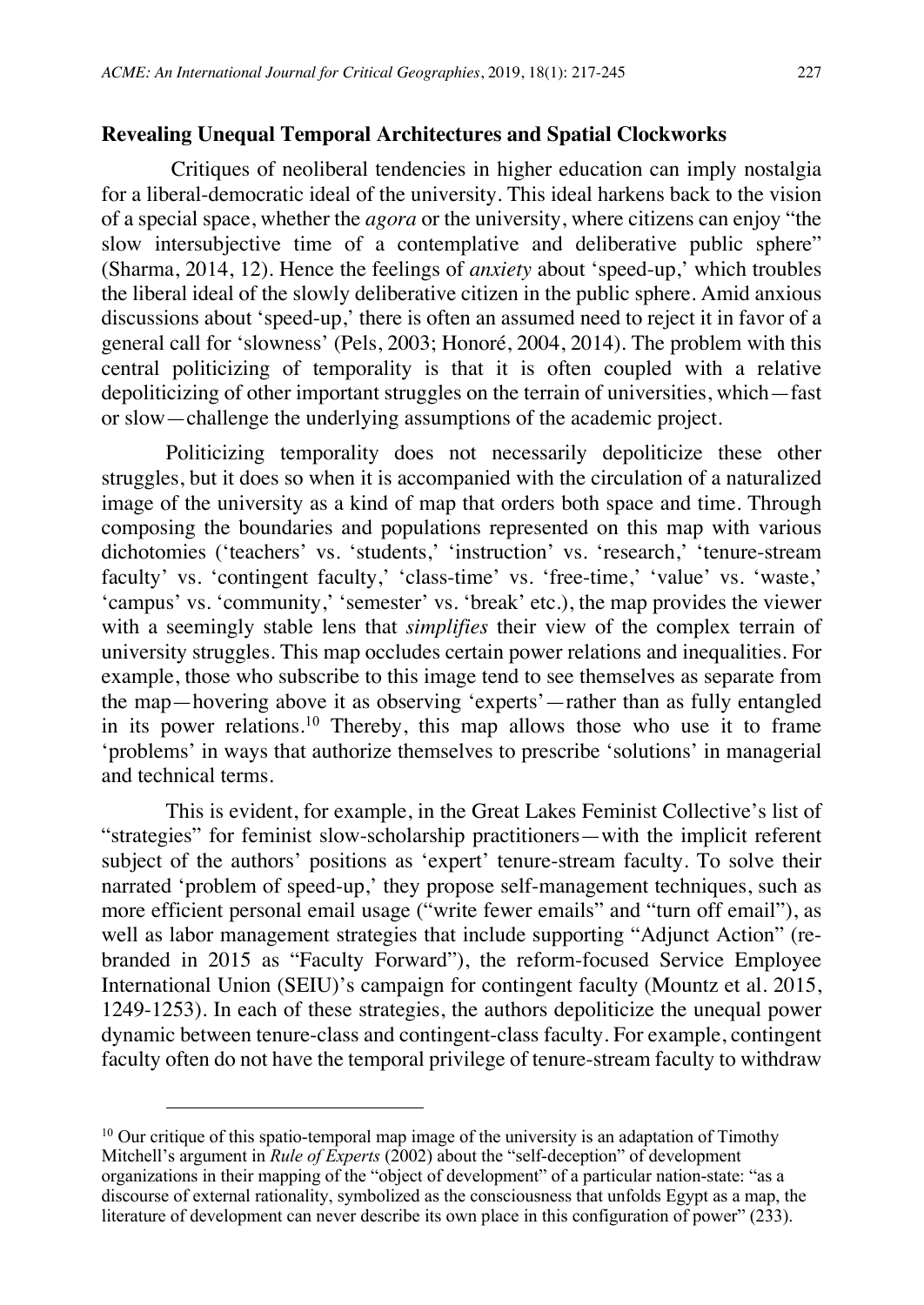from email, due to their dependence on email communication for seeking and maintaining jobs, interacting with students on their heavy teaching loads, and maintaining networks of mutual support amidst the stresses of precarity. Likewise, while SEIU's adjunct campaign engages in important organizing to improve the working conditions of all faculty, they undertake this organizing within the naturalized limits of the class divide between tenure-stream and contingent faculty- -i.e., their reformist approach forecloses the possibility of abolishing the two-tiered faculty system.

As an antidote to such managerial approaches to the terrain of university struggles, we offer an alternative that not only affirms these struggles' complexity, but also highlights their inter-temporal, inter-spatial, and intersectional connections. In doing so, we also call attention to the interrelations of space and time—as 'timespace'—and how these relations are not only political, but can change the ways that we think about politics (Massey, 2005). For this purpose, we draw on our earlier critical genealogy, underlining how modernist/colonial dichotomies have been fundamental for both the development of different academic institutions and the entrenchment of an individualized, competitive form of academic subjectivity. In addition, we point to the ways that people understand their experiences of time-space through the modernist/colonial dichotomy of 'time vs. space,' in which they subscribe to a view of spatiality and temporality *as if* they were separated and abstracted from each other. With these critical lenses, we reveal how people's subscriptions to modernist/colonial dichotomies serve to disavow, suppress, or legitimate the webs of structural inequalities and violences that pervade academic institutions. These structures are inter-woven with each other as aspects of how the political project of liberal-capitalist modernity—bound up with the education-based mode of study—is promoted and institutionalized on university campuses. For the purpose of offering tools for analyzing particular situations (which we demonstrate in the next section), we distinguish these structural aspects into four key types.

First, through *unequal temporal architectures*, the privileged temporalities of some subjects in the university depend on the (often hidden) labor of others, who experience more restricted and controlled temporalities. This interdependence is due to a certain "temporal architecture," which, as put forward by Sharma (2014, 20), ensures that "built environments, commodities and services, and technologies [are] directed to the management and enhancement of a certain kind of subject's time—a privileged temporality." Whether this privileged temporality is 'fast' or 'slow,' the temporal architecture and "social organisation" of time-space (Massey, 2005, 180) ensure that as some workers gain control over their experiences of time-space, others lose such control and thereby come to experience temporality and spatiality as increasingly oppressive and as abstracted from each other (e.g. feeling that they are 'running out of time' and 'boxed in'). A tenure-stream faculty member's ability to take part in slow scholarship, for example, is dependent on the labor of teaching assistants and contingent faculty as well as campus custodial, clerical, transportation, food service, and maintenance workers who create and maintain the enabling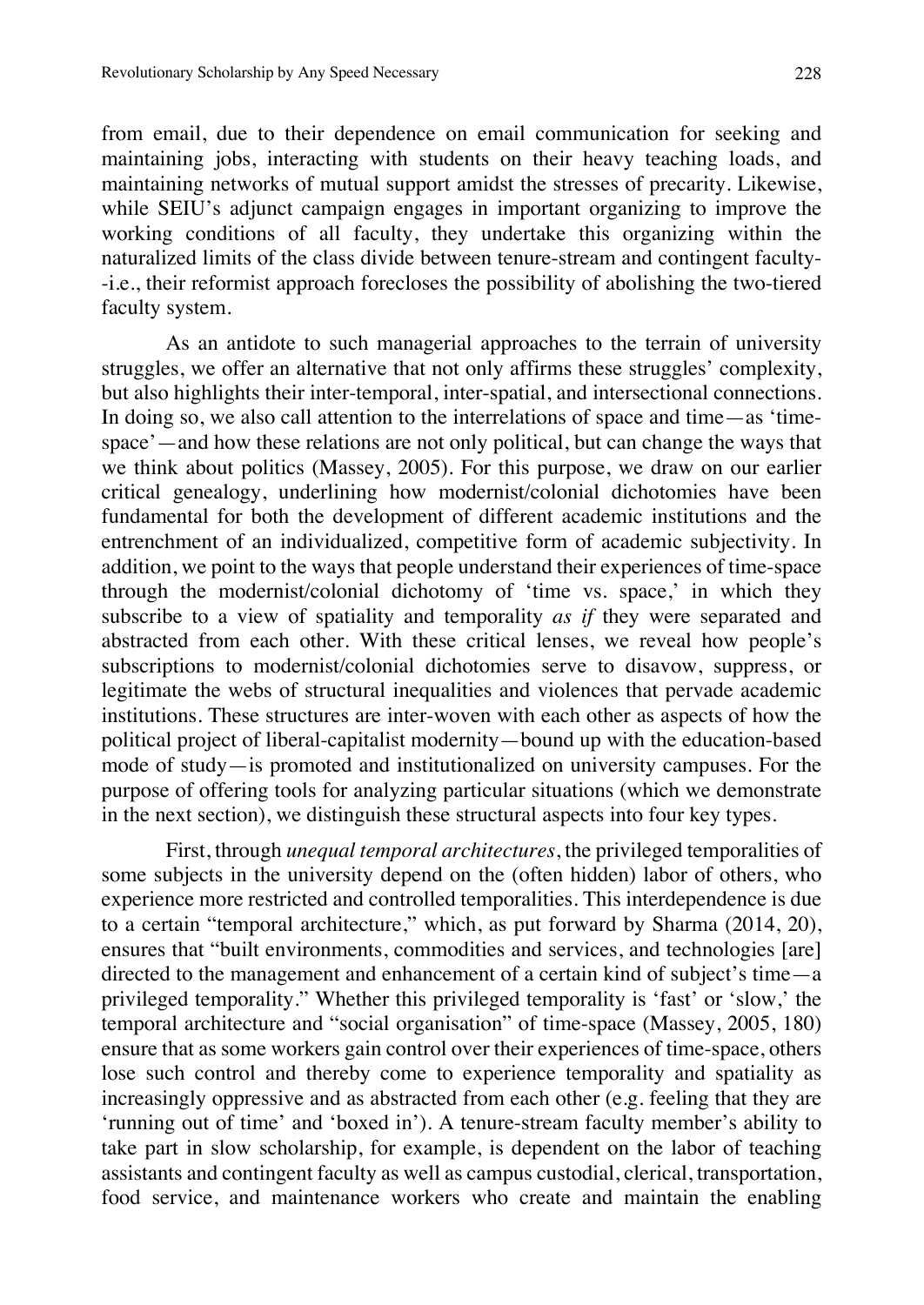conditions for 'slowness' (although not their own). Universities' increasing reliance on "just-in-time labor" provided by part-time contingent instructors has only increased the disparities—in wages, benefits, and spatio-temporal privileges between academic workers (Baker, 2016; AAUP, 2015). Low-wage and contingent workers can "afford much less than [faculty] to choose to go slow" (Martell, 2014, 14). Professors also have temporal interdependencies with students, as professors' ability to take 'slowed-down, self-determined' time for research is funded through capital from students paying tuition and going into debt, giving students experiences of temporal anxiety about an imagined, but uncertain, future. Debt also constrains students' experiences of temporality into an instrumental, commodified view of time: "this state of indebtedness—and the need to 'pay up' in the future—backforms onto courses of study as students (and their parents) map a path through the university in anticipation of this future as a subject in debt, deferring to some other time the pleasure of exploration and collective experimentation" (Meyerhoff, Johnson, and Braun, 2011, 490).

Second, unequal temporal architectures are complemented by unequal *spatial* relations in the university. In these *unequal spatial clockworks,* the spatial privileges of some are interdependent with others' spatial oppressions. To complement Sharma's metaphorical concept of 'temporal architecture,' we propose the concept of *spatial clockwork* to indicate the stabilized, rigid, mechanical, and interdependent relations between people's experiences of spatiality across different place-and-body positions (imagine a clock's interlocking gears of various sizes turning together in synchronicity to 'keep time'). As pointed out by Doreen Massey (2005), the question raised by "speed-up" is "not whether space will be annihilated but what kinds of multiplicities… and relations will be co-constructed" with new spatio-temporal configurations (91). University administrators maintain the university's territorial borders with a kind of miniature "state effect" (Mitchell, 1999). Along with the defined temporal orders of semester and class period, spatial zones of legitimate 'education' are demarcated as the territories of campus and classroom, which are framed "as homologous with the areas of the school administrators' and faculties' authority over the community of people in those territories" (Dyke and Meyerhoff, 2013, 271). These territory-authority relations rely on a dualistic view of the world: the political being of 'the university' (analogous with 'the state') is framed as an abstract, unified representation separate from the material, socio-economic world (the places of the university campus and its surroundings, and the bodies of people that occupy and move through them). University administrators govern campus territories by legislating its rules from a 'zero-point' epistemological perspective and deploying police to patrol the campus, therein maintaining the university's spatiotemporal borders (regulating who can be where and when) and enforcing its regulations with the threat of physical violence.

Third, the university's hierarchies of labor of various kinds (emotional, imaginative, interpretive, manual, reproductive, etc.) are bound up with hierarchies of modes of study and knowledge. Some kinds of labor are framed as a 'waste of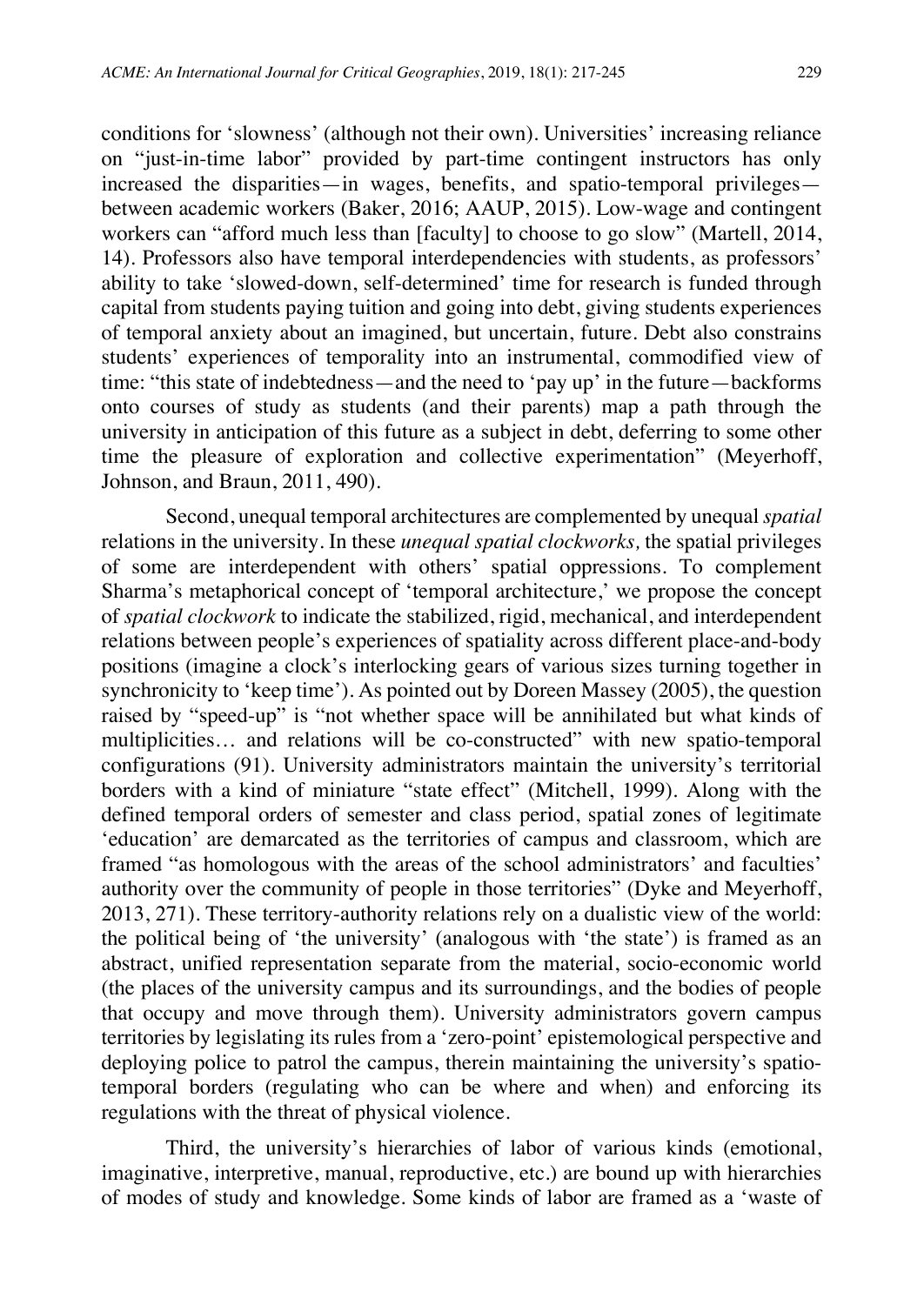time' for *some* people and not for others. With the modernist/colonial dichotomy of 'value vs. waste,' processes of disposal—devaluing and rubbishing some peoples' emotional, intellectual, and reproductive labor—are the co-constitutive underside of tenure-stream academics' and others' production of 'value' in the university. The university's uneven temporal architecture is bound up with these hierarchies, as seen, for example, along lines of race. The privileged temporalities of white students and faculty are dependent on the temporal labor of students and faculty of color, particularly their emotional and interpretive labor of negotiating the racialized norms about how to display their feelings in classrooms (Wingfield, 2010). The latter challenge is magnified for women of color faculty who grapple with self-doubt from wondering "whether or not they were doubly burdened by their gender and their race" (Kadowaki and Subramanian, 2014, 168). This emotional labor in the classroom is tied with processing experiences with racism on campus more broadly, whether institutional, overt, or micro-aggressive. People of color engage in this labor individually and collectively, such as in student groups, campus centers, and Ethnic Studies departments, wherein they create their own "subalternative architecture of time" (Sharma, 2014, 76)—making their own minor time-spaces in order to study together and survive within, and despite, the major institution. From an administrative perspective, this emotional labor of processing racism is necessary for defusing racial 'crises' and producing an appearance of peaceful 'multiculturalism and diversity,' so that people who subscribe to norms of whiteness can avoid devoting their time to thinking about race.

Fourth, the temporal architectures, spatial clockworks, and hierarchies of labor and knowledge are governed through bureaucratic modes of organizing. Bureaucracies are, what David Graeber (2015) calls, "ways of organizing stupidity," which exist because of structural violences in myriad forms, especially along lines of race, coloniality, gender, class, sexuality, and ability. Bureaucracies are ways of managing, while maintaining, the relations characterized by "lopsided structures of the imagination," wherein "those on the bottom of the heap have to spend a great deal of imaginative energy trying to understand the social dynamics that surround them—including having to imagine the perspectives of those on top—while the latter can wander about largely oblivious to much of what is going on around them" (81). Layers of academic bureaucracy have been built upon each other as "ways of organizing the stupidity" of academia's structural violences. With "divided governance" in academia, the administration's governance of the university's political-economic affairs is complemented with the faculty's governance of knowledge production (Newfield, 2003), while faculty are also recruited into administrative governance as a kind of "participatory management" (Kamola and Meyerhoff, 2009). Academia's bureaucracies have exploded especially since the 1970s in the U.S., with the ranks of middle-management and upper administration growing at a rate vastly disproportionate to student and faculty populations (Nealon, 2007). One way of interpreting this bureaucratic growth is as a defensive and recuperative reaction to anti-racist, feminist, and queer movements gaining control over university resources and revealing the stupidities of academia's structural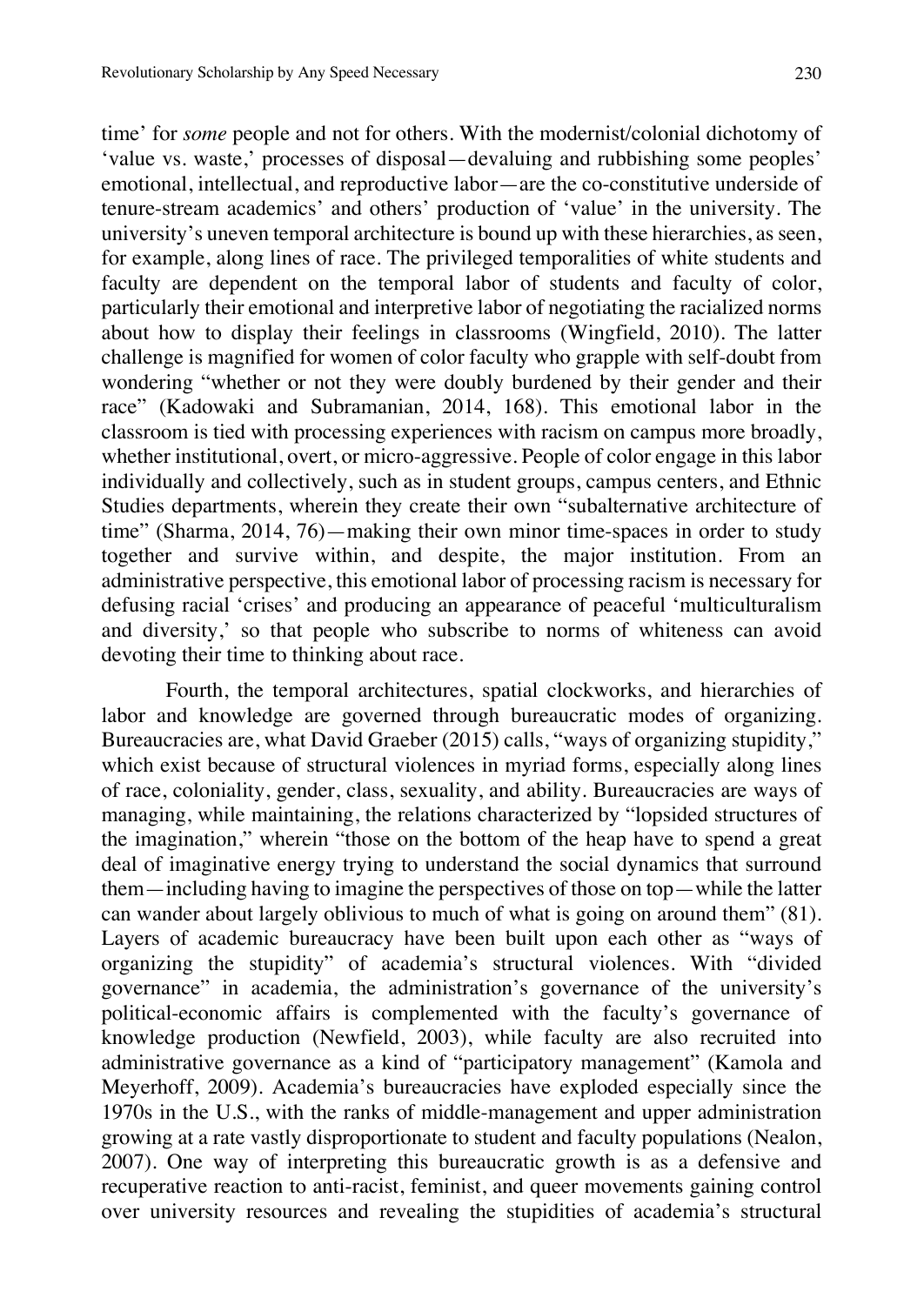violences. These movements promote alternative modes of study that—through rejecting the modernist/colonial dichotomies of the university's dominant mode of study—could organize the university in better ways for realizing the potential intelligence of studying collectively.

#### **Decolonial, Inter-temporal Resistance**

For those seeking to resist the political project of liberal-capitalist modernity at universities, our framing of the above four structural aspects of this project offers conceptual tools for analyzing different terrains of struggle. As illustrated by the movement for Black Studies, cultivating a politics to address unequal temporal architectures and spatial clockworks involves revealing, challenging, and disrupting the "embeddness" of time-spaces in "interlocking, geometries of power" (Massey, 2005, 180). The Black campus movement has been reinvigorated, more recently, with the 2015 Black-student-led uprising at 'Mizzou' (the University of Missouri). After the police killing of Mike Brown ignited an uprising in nearby Ferguson in 2014, students at Mizzou increasingly protested against racism on their campus, forming the Concerned Student 1950 movement. On November 2nd, 2015, a graduate student, Jonathan Butler, after years of experiencing racism and ongoing frustration at the administration's unwillingness to take action, decided to protest with a hunger strike (Landsbaum and Weber, 2015). Other students joined the protest, camping out in the middle of campus and boycotting classes. Supportive faculty threatened a walkout and the football team threatened to go on strike. These actions culminated in the resignation of the university's president and chancellor.

This disruption of the uneven temporal architecture and spatial clockwork of the university depended, in part, on the embodiment of different relations to timespace by Butler and others. Through collective organizing and decision-making, they reclaimed control of campus time-space. Interrupting the normative temporal architecture, they 'slowed down' university time to address issues of racism on campus, while in other respects, they 'sped up' the experience of time for some people, as they motivated faculty and administrators' to engage with the struggle on campus. Likewise, throwing a wrench into the university's spatial clockwork, the students deployed their bodies in relation to particular places—such as when protesting students blocked the president's car and camped out on the campus quad—forcing the administration to pay attention to their demands. In the process, the students expanded and re-entwined their own experiences of spatiality and temporality. In other words, they took control of how they moved through timespace—through the hunger strike, the walkouts, and when the football players threatened to withhold their mostly Black bodies from participation in the fast-paced, spectacular sport that the administration had made so central to the university's identity and finances. By reorganizing campus time-space to allow for forms of collective care, solidarity, and resistance, they broadened beyond themselves the responsibility for the emotional and time-intensive labor of dismantling racism.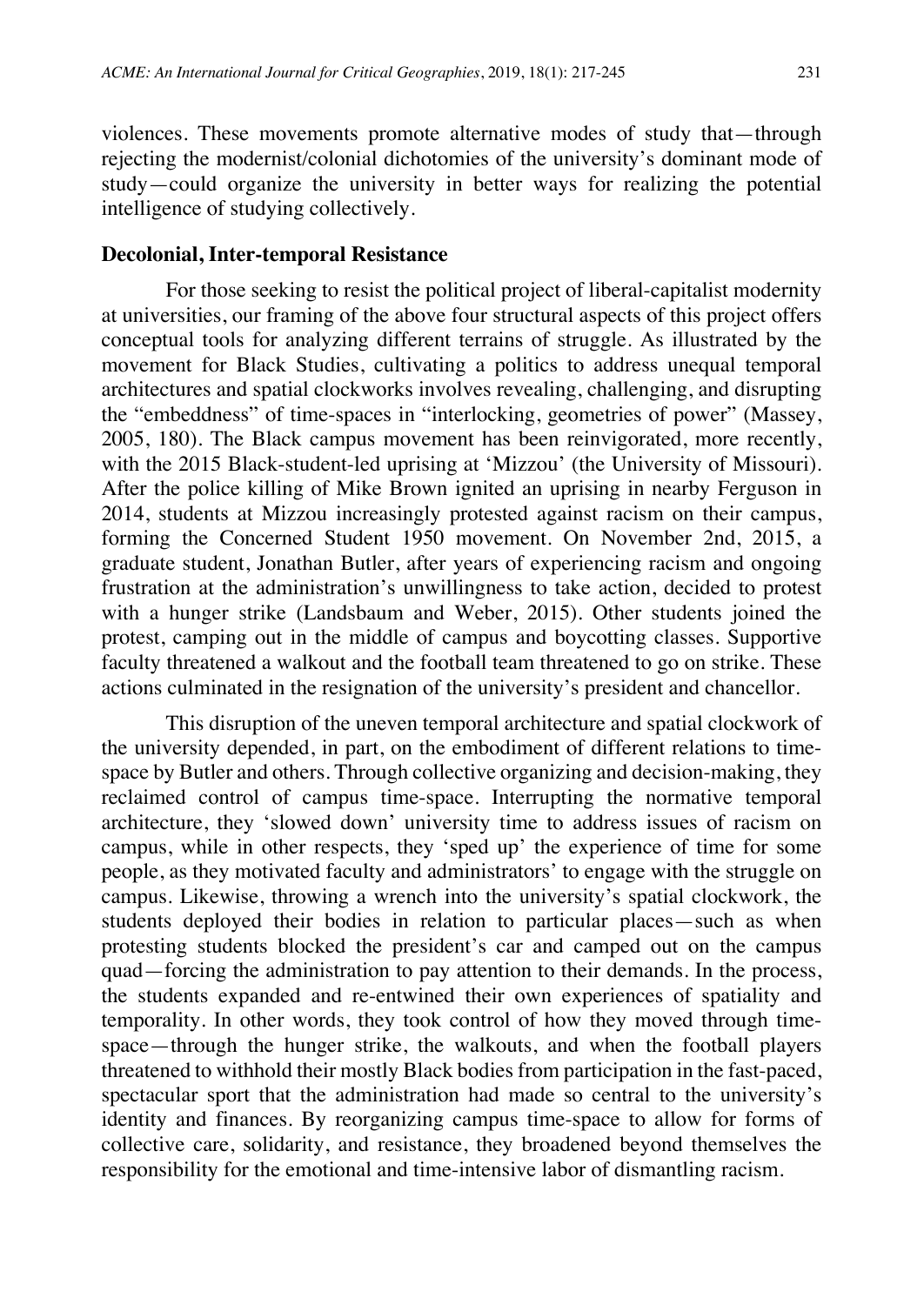Inspired by Mizzou and other historical and ongoing campus uprisings—such as the #FeesMustFall movement in South Africa—we seek an approach to collective study (whether fast or slow) that synergizes with their decolonizing, abolitionist insurgencies within, against, and beyond universities. We ask: what can we learn from these movements for developing inter-temporally and inter-spatially reflective scholarship that is attentive to an ethics of care *and* acknowledges (and works to dismantle) the inequities of the university's temporal architectures and spatial clockworks? To explore this line of inquiry, we analyze two examples from our own campuses: the University of Wisconsin-Madison and Duke University.

#### *The Real UW*

 $\overline{a}$ 

A spate of racist incidents on UW-Madison's campus in 2016—including the posting of swastikas and images of Adolf Hitler on a Jewish student's door, the disruption and heckling of a Native American healing ceremony, the raciallycharged assault on female students of color who were threatened, shoved and spat on, the costume worn by UW-Madison football fans depicting President Obama with a noose around his neck, and most recently, the founding of a white nationalist group on campus—have led to protest actions and campus-wide organizing by students, faculty, staff and community members.<sup>11</sup> In the spring of  $2016$ , students started a twitter campaign, #TheRealUW, in order to draw attention to the everyday experiences of discrimination and harassment on campus, the institutional racism of the university, and the university administration's "indirect," "watered down," and largely rhetorical responses to racist incidents on campus, which have tended to cite liberal notions of freedom of speech while glossing over the past and current challenges faced by people of color at the predominately white institution (Geyer, 2016a; Saxena,  $2016$ <sup>12</sup> This campaign, which also included a visual component (featuring photos of students holding boards with descriptions of the microaggressions they have experienced on campus) posted to Facebook, not only unsettled university time-space (capturing daily interruptions of campus spaces), but also offered swift interventions in the university administration's social media branding efforts—especially their attempts to control the discourse around racism on campus.<sup>13</sup>

<sup>&</sup>lt;sup>11</sup> While racist incidents on campus are not new, there have been a number of high profile incidents that have gained broader public attention—due in part to campus organizing. The number of incidents reported to the University's Bias Response Team more than tripled during the first half of 2016 (Brookins, 2016).

 $12$  For example, in response to the costume worn by fans at the UW football game depicting President Obama with a noose around his neck, the administration tweeted that while "repugnant and counter to the values of the university," the costume was "an exercise of the individual's right to free speech" (https://twitter.com/UWMadison/status/792571502251999232).<br><sup>13</sup> For posts related to #TheRealUW, see https://twitter.com/search?q=%23therealuw&lang=en. For

photos and messages of the related 'The Real UW - A Visual Campaign,' see https://www.facebook.com/UWavisualcampaign.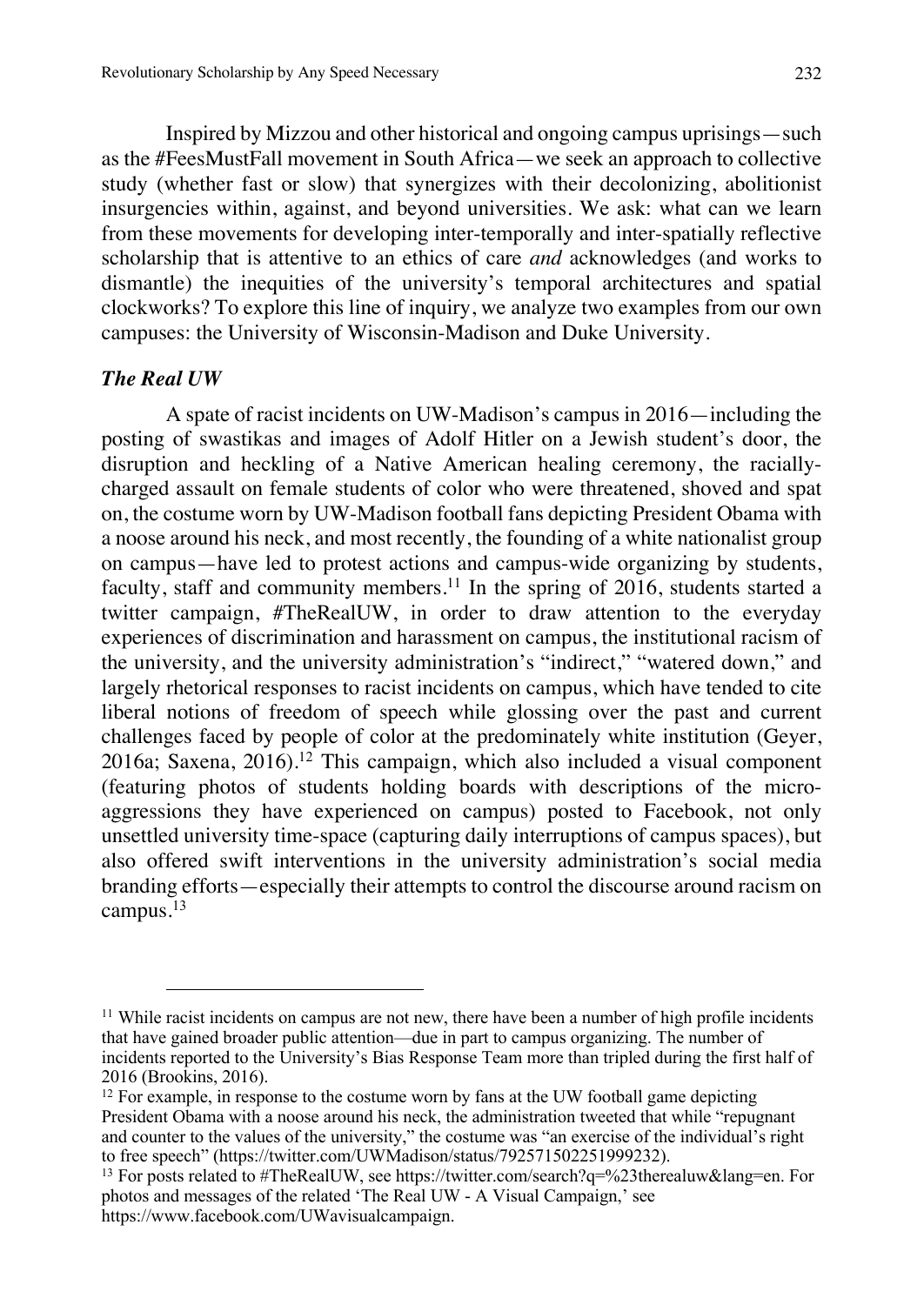Students, faculty and staff members have also pointed to the administration's disparate responses to perpetrators of racist violence and those who draw attention to this violence (Geyer, 2016b). For example, when a student of color allegedly used graffiti to highlight racism on and off campus (including, "Racism is in the air. Don't breathe"), UW-Madison police (UWPD) arrested the student in the middle of his Black Visual Art class on vandalism charges. According to witnesses of the arrest, one of the arresting officers said, "[the student] had his chance to get his message out and now it's our turn" (Tomsyck, 2016). In response, faculty and staff members created a petition, denouncing UWPD's actions, calling for accountability from the UW administration, and insisting that the student be allowed to graduate. Several faculty members suggested that the university administration was more concerned with protecting "the symbols of UW as a progressive institution" (such as campus buildings) than the students "fighting for social change, and apparently their lives." They also cited the seeming lack of respect for certain classroom spaces on campus, suggesting that because the interrupted class "deal[t] with ethnic studies content and social justice issues," the UWPD did not consider it "worthy of respect" and failed to recognize the authority of the professor teaching the class when she attempted to intervene.<sup>14</sup>

After the student's arrest, hundreds of students, faculty and staff members across campus—led by a coalition of activists working to end violence against communities of color on and off campus—participated in a walkout and rally framed around "disrupting white supremacy and anti-black racism at UW-Madison."<sup>15</sup> Participants also called for community control over campus police, echoing a wider discussion in the city of Madison around police accountability and demilitarization. As put by a student and community organizer, "We just want to be part of the decision-making processes in terms of hiring, firing, and setting priorities of the UWPD" (Lamen, 2016). The action involved the occupation of a main campus library and several street intersections around campus for the amount of time that the arrested student was kept out of class, therein disrupting normative university timespace and illustrating how the institution's temporal architecture and spatial clockwork value some people's time and space over others.

The incidents and subsequent political organizing at UW-Madison not only highlighted everyday racial injustice and discrimination on campus, but also the university's legacy of racism and colonialism. In early 2016, a Ho-Chunk healing

<sup>&</sup>lt;sup>14</sup> Quotes from the faculty and staff petition. To read the entire petition, see:

http://petitions.moveon.org/sign/uw-madison-no-more-anti. 15 For photos and posts related to the protest, see:

https://www.facebook.com/events/107195439685601/ and

http://www.newnormalphotography.com/A-Day-of-Disrupting-White-Supremacy-Anti-Black-Racism-at-UW-Madison.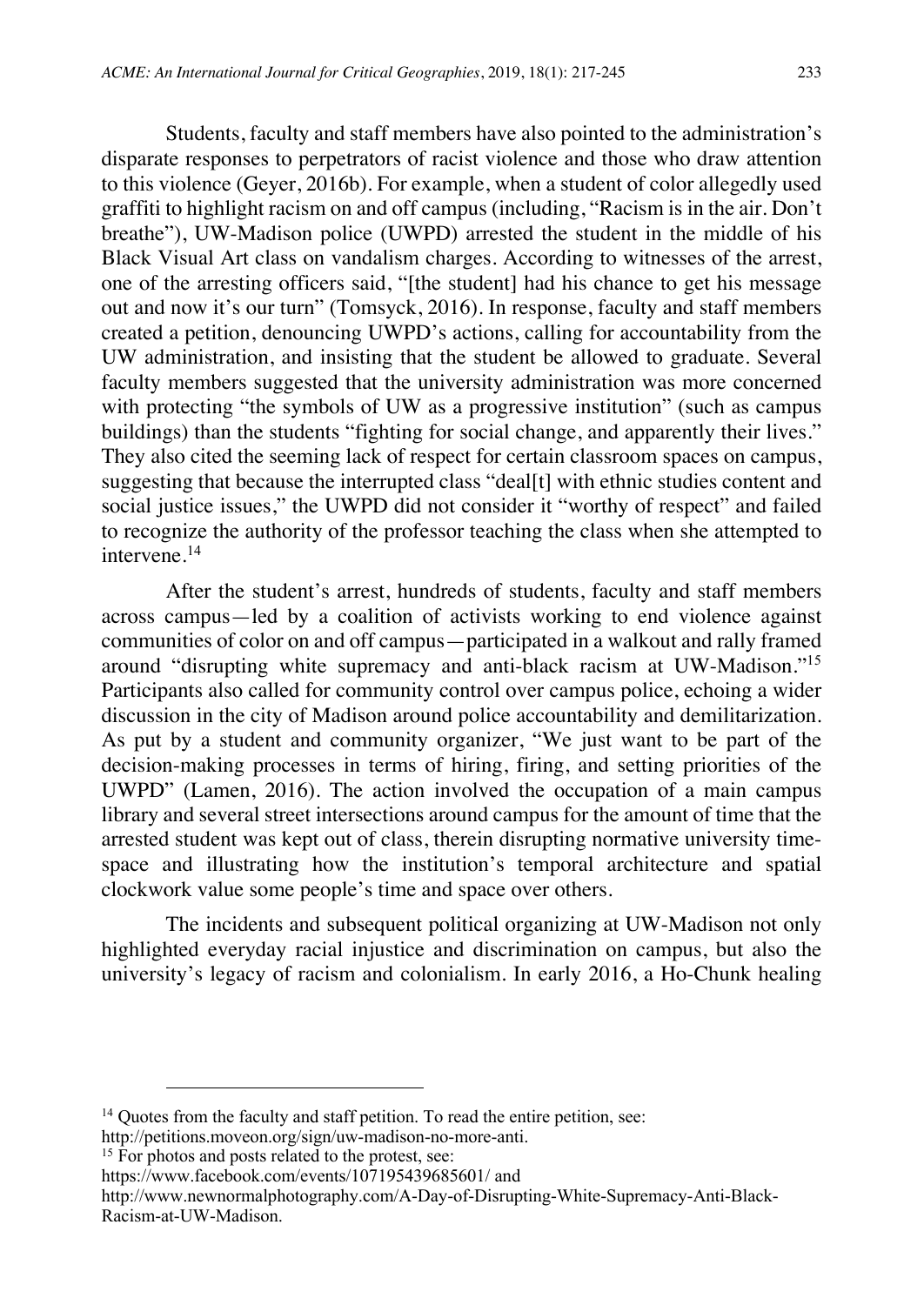ceremony for Native American survivors of sexual assault<sup>16</sup> on campus was disrupted by a group of students living in the Dejope residence hall (named after the Ho-Chunk word for the Madison area) shouting stereotypical "war cries" (Kennedy, 2016). As pointed out in the campus protests that followed, this incident not only reflected ongoing racism and white ignorance on campus, but also drew attention to the university's colonial history (and present). As one student activist put it, "The university wants us to believe that [recent racially-motivated incidents are] weird, it's rare [...] It's been happening since the inception of UW-Madison" (Savidge, 2016). Not only was the land that the university occupies, known as the Dejope or "Four Lakes" area, unjustly appropriated from Indigenous peoples, but the building of the campus itself destroyed and truncated multiple effigy mounds<sup>17</sup> (originally constructed between 400 and 1200 AD), which continue to be important sacred sites and spiritual centers for communities like the Ho-Chunk Nation to this day (Birmingham and Rankin, 1994). While the remaining mounds on campus have been protected from further disruption,<sup>18</sup> there has been little recognition of these sites or the people that constructed them—by those that now reside on and alongside them on a daily basis.<sup>19</sup>

The organizing at UW-Madison has also drawn connections between, on the one hand, individual experiences of harassment and discrimination, and on the other hand, the historical, institutionalized racism and colonialism that undergird the university itself. In making these connections across the university's time-space and raising questions of whose spaces, times, and lives *matter* on campus—students, faculty, staff and other community members have been building forms of collective recognition and resistance. Ultimately, the charges against the student who allegedly spray-painted campus buildings with political graffiti were dropped and the recent efforts to start a white supremacist group on campus were abandoned, due in no small part to both the speedy responses and deliberative planning of student organizers. The student government also successfully passed resolutions calling for increased transparency into the UW-Madison Police Department and for "reparations for the systemic denial of access to high quality educational opportunities in the form of full and free access for all black people (including undocumented and currently and formerly incarcerated people) to UW-Madison," echoing the demands from the

<sup>16</sup> According to the 2015 Sexual Misconduct and Sexual Assault Climate Survey conducted by the Association of American Universities (AAU), at the University of Wisconsin, 47% of femalepresenting Native American students reported being sexually assaulted (Westat, 2015).

<sup>&</sup>lt;sup>17</sup> It is estimated that 80% of the effigy mounds located in Wisconsin have been destroyed (Recollection WI, 2015).

 $18$  State law currently protects the burial mounds, but legislation proposed in December 2015 (Assembly Bill 620) would weaken these protections, allowing for the disturbance, desecration and, in some cases, destruction of these sites (Hughes, 2016). While lawmakers have yet to vote on the bill, local tribes and supporters have been protesting this proposed legislation.

 $19$  There are now some efforts to increase awareness, including a tour of campus spaces that are key Indigenous sites and Wisconsin Act 31, which is a statutory requirement that all state school districts provide instruction in the sovereignty, history and culture of the twelve tribes in the state.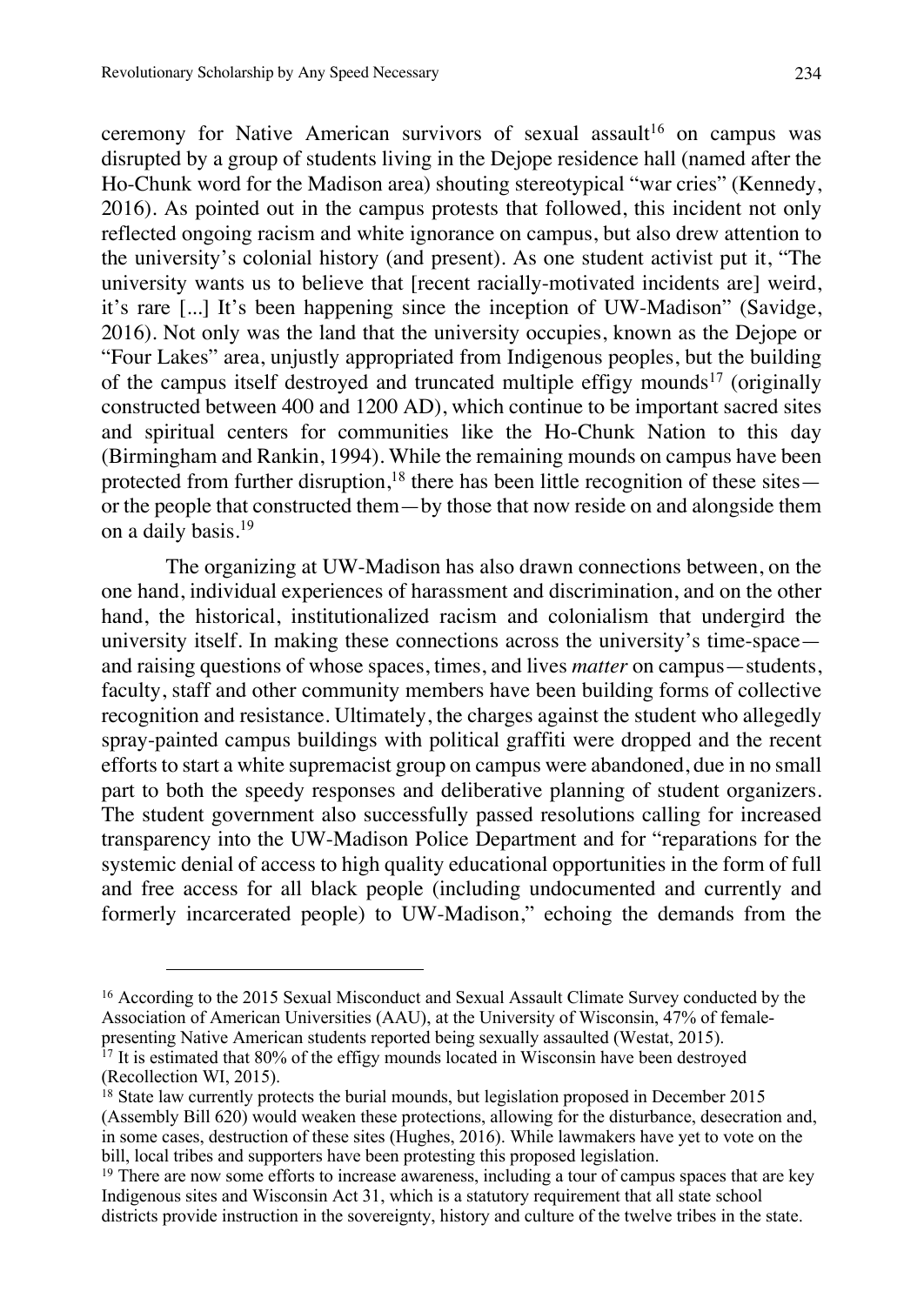national Movement for Black Lives.<sup>20</sup> The hashtag, #TheRealUW, has continued to draw attention to racist incidents on campus and to the ways that, as put by Tyriek Mack of the Associated Students of Madison, "the University's brand and prestige benefits from their practices of exclusion and white supremacy" (Desai, 2017). The campaign thus has highlighted the role of social media in movement-relevant scholarship, as it has allowed for not only collective and timely responses to events on and off campus, but has also been used to challenge the University's 'progressive' brand and public image.

#### *Dismantle Duke Plantation*

In our second case study, at Duke University, recent anti-racist protests involved a week-long occupation of an administration building and a month-long encampment in the quad outside the building. The protests were continuous with a series of responses to racist incidents on campus, leading to a crescendo in March 2016 in response to the revelation that a top Duke administrator, Vice-President Tallman Trask, had hit a parking attendant, Shelvia Underwood, with his Porsche and allegedly called her a "stupid n\*\*\*\*\*," when he was 'in a hurry' to get to a football game on August 30, 2014. Investigative reports in the Duke Chronicle in 2016 revealed the University's two-year attempt to cover-up and bury the controversy, which is intertwined with layers of institutional racism (Ramkumar and Chason, 2016a; 2016b). Framing their protest actions with the slogan and hashtag of #DismantleDukePlantation, the organizers of the protest group, Duke Students and Workers in Solidarity, have highlighted and problematized Duke University's historical and ongoing settler-colonial, white-supremacist, liberal-capitalist modernist mode of organizing its relations with the land.<sup>21</sup> The #DismantleDukePlantation movement seeks to call people's attention to what Duke professor, Mark Anthony Neal (2016) calls the "plantation politics" of the university. They highlight how Duke University's wealth was historically accumulated through tobacco plantations and factories that relied upon racial discrimination, segregation, and violence in the Jim Crow South to exploit the labor of Black workers. Also, with the protesters' demands (such as a living wage for all campus workers)<sup>22</sup> they draw attention to the contemporary ways in which the exploited labor of the approximately 70% Black service workers (with constrained experiences of time-space) creates the conditions for the mostly white administrators, faculty, and students to enjoy more

l

<sup>20</sup> The entire resolution can be viewed at:

https://www.facebook.com/blackoutnewsletter/photos/pcb.1192197934210740/1192181070879093/ ?type=3&theater.

<sup>&</sup>lt;sup>21</sup> For pictures, news, and analysis of these events by organizers of Duke Students and Workers in Solidarity, see https://www.facebook.com/dukestudentsworkersinsolidarity/.

 $^{22}$  The movement of Duke Students and Workers in Solidarity had some success in pressuring the Duke University administration to raise the minimum wage of campus workers to \$12 to \$13 per hour, effective January 1, 2017 (though this minimum does not apply to out-sourced workers with University contractors). See http://www.dukechronicle.com/article/2016/08/minimum-wage-13 dollars.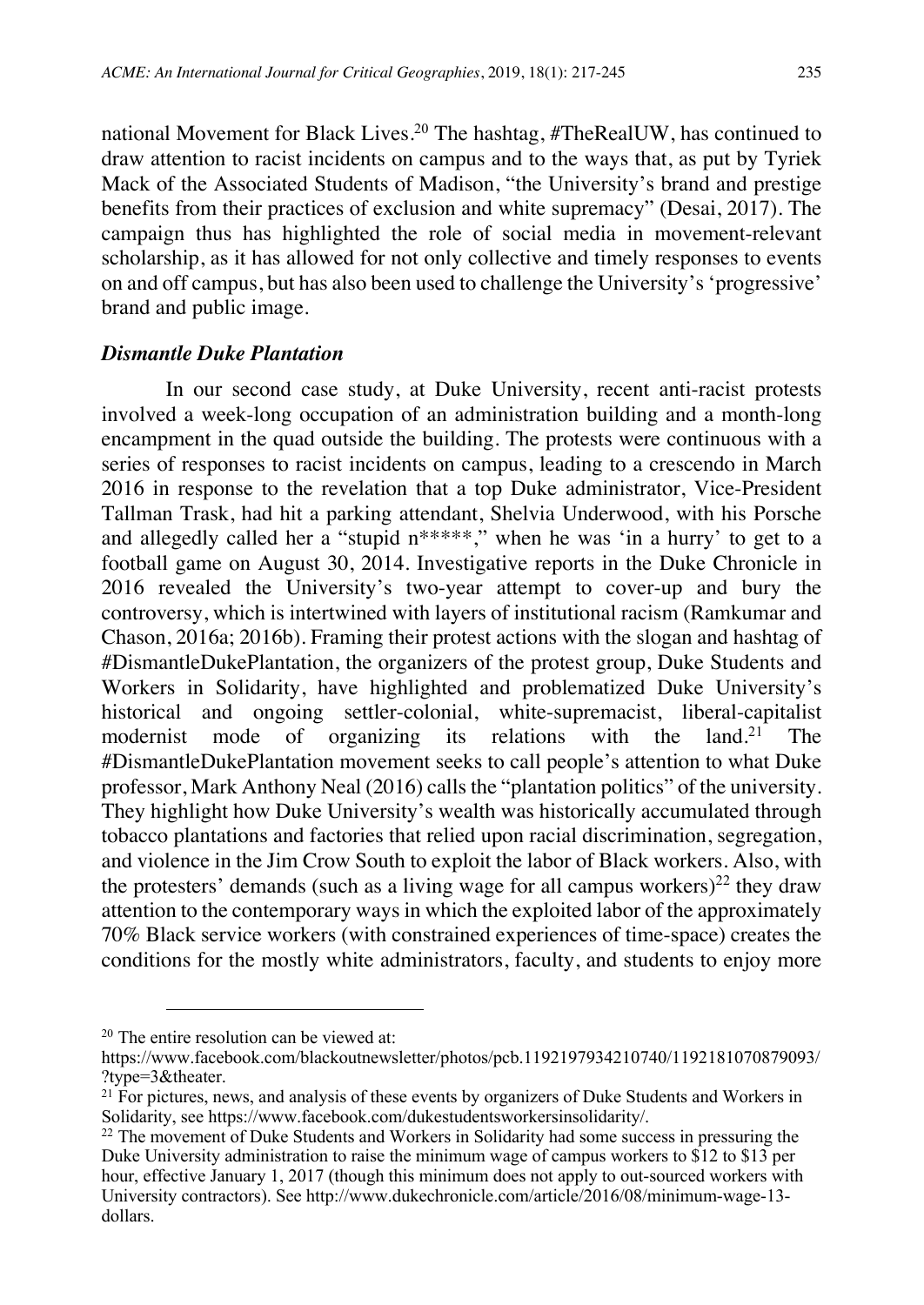$\overline{a}$ 

privileged experiences of time-space (Neal, 2016). The administration's response to the protests has been to attempt to re-bury the controversy by deploying its bureaucratic tools of Public Relations officers, 'diversity' managers, and high-priced lawyers, whose narratives seek to delegitimize and suppress the unsanctioned imaginative labor of the protesters. The administrators' attempts to control the public narrative reveal Duke's deep financial and emotional investments in maintaining an epistemology of "white ignorance" (Mills, 2007)—i.e., ways of 'knowing what not to know,' therein suppressing thought that might threaten the dominance in academia of liberal-capitalist, modernist/colonial relations.

The university's unequal inter-temporal and inter-spatial relations extend beyond its borders. The university's normative narrative of a dichotomy between 'campus' and 'community' obscures how the different conditions of people's labor, life, and study across these time-spaces are thoroughly co-constituted with each other. For example, Sarah Sharma (2014) observes how, in the Durham neighborhoods around Duke University's campus, mostly Latina women engage in the low-wage temporal labor of cleaning the houses of academics who work at Duke, enabling their "temporal ritual" of having a "clean house for the weekend" (24). The #DismantleDukePlantation movement highlighted another kind of extra-campus inter-temporal and inter-spatial relations around Duke: with persons incarcerated in jails and prisons. Although the Durham County Jail is geographically close to Duke's campus—less than two miles away—students, faculty, and administrators have a vast emotional distance from the mostly poor, mostly Black and Latinx,  $2^3$  people who are caged there. Many distancing effects suppress these university-based subjects' potential thought of the shared temporal architecture and spatial clockwork that connects them with prisoners. Yet, some workers on campus are much more emotionally close with prisoners. At a teach-in on 'Prisons and Universities' that Duke Students and Workers in Solidarity organized in their protest encampment, a student noted how a woman who works on Duke's campus, in a low-wage food service job, is the daughter of a Black man who died of medical neglect in the jail in January 2015—in the cramped, lonely time-space of a cell.<sup>24</sup> This student, Mina Ezikpe, had been involved in organizing in solidarity with prisoners and their families, through local groups, Inside-Outside Alliance and the Durham Jail Investigation Team, and through her own research-advocacy on women's re-entry after incarceration in North Carolina, as well as on-campus with students organizing a protest against a 'prison-themed party.'<sup>25</sup> She engaged in interpretive, emotional,

<sup>&</sup>lt;sup>23</sup> We use Latinx here as a gender neutral term, acknowledging identities outside the gender binary. <sup>24</sup> For information on the death of Dennis McMurray in the jail, and the perspective of his daughter,

Shakiyla Young, see https://amplifyvoices.com/2016/02/21/they-all-need-to-be-kicked-in-the-ass/. 25 For info on Inside-Outside Alliance and the Durham Jail Investigation Team, see

https://amplifyvoices.com/ and https://www.facebook.com/JailInvestigationTeam/. For Mina Ezikpe's description of her research on women's re-entry after incarceration, see Ezikpe, 2015, and https://www.youtube.com/watch?v=CObAjQqrGjA. For an account of the protest against the prison-themed party, see http://www.dukechronicle.com/article/2016/02/storify-students-protestprison-themed-party.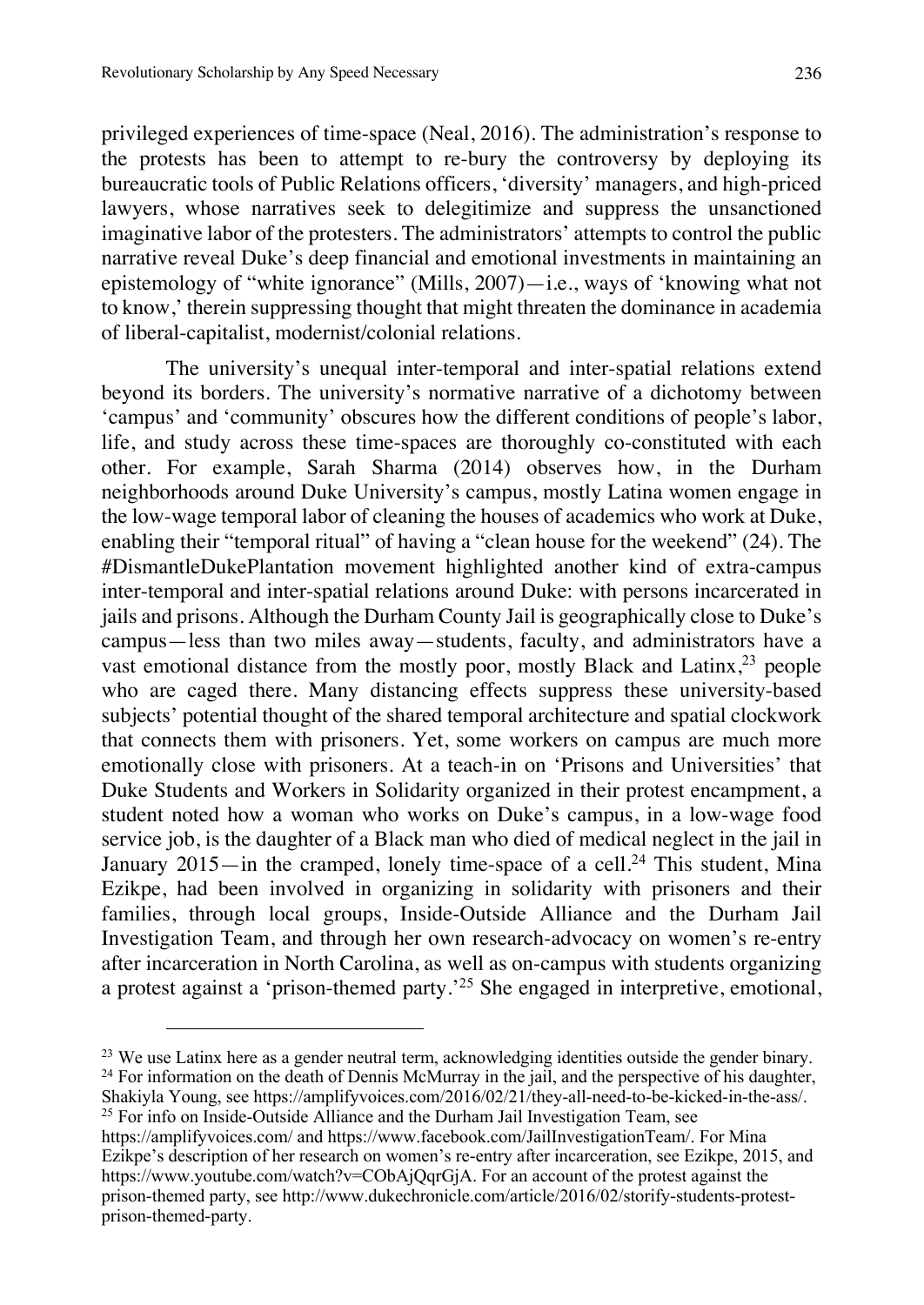imaginative labor to produce narratives that could help her audience bridge their emotional divide between the university and the jail.

Other links of higher education with the prison industry, such as through endowment investments, have been highlighted through 'prison divestment' movements, such as at Columbia and CUNY.<sup>26</sup> Faculty and student time-spaces are interconnected with those of prisoners: university students and faculty use timespace for their own self-making projects through earning credit hours, while prisoners have time-space imposed upon them. These educational and carceral modes of making time-spaces are complementary forms of disciplinary practices, and they are also co-constitutively related as *inverse* processes in a common "mode of accounting" that traverses the universities' and prisons' temporal architectures (Joseph, 2014). Students' time earns them social credits while prisoners' time pays off 'debts to society.' In the #DismantleDukePlantation protests, the students made lines of care and solidarity between their own struggles and those of prisoners when they used a chant—"We see you! We love you!"—to call up to the student occupiers on the balcony of the administrative building, and they announced that they had learned this chant from protesting at the local jail. Their actions inspire us to ask: for connecting abolitionist, decolonial movements across prisons and universities, how can we expand and democratize the temporal, emotional, imaginative labor involved in studying collectively and building relationships of care and solidarity across these sites?

#### **Conclusion**

 $\overline{a}$ 

Rejecting the assumptions that undergird a romanticized view of the academic system, we argue that the system isn't broken, but rather it was built this way—shaped in the image of modernist/colonial fantasies. Rather than trying to work merely within the system to fix it, we should try to overcome it—grappling with the tensions of being *in* but not *of* it and, simultaneously, creating our own minor counter-institutions for collective studying. As the construction of systemically unequal academic structures has been guided through modernist/colonial ways of imagining the world, we contend that an antidote for dismantling these structures should be guided by decolonial, Indigenous, and Black radical imaginaries. With such an approach, we move away from the central politicizing of time present in 'slow scholarship,' which tends to rely on a dichotomy of 'space vs. time' and to deemphasize other important axes of political struggles in the university. While we take the relay from the Great Lakes Feminist Collective's feminist and collective formulation of slow scholarship, we argue for an approach to scholarship (slow or fast) that goes beyond critiques of neoliberal institutions of higher education to challenge the "academic project" itself. In doing so, we aspire to a decolonial

<sup>26</sup> See Columbia Prison Divest and CUNY Prison Divest:

https://www.facebook.com/columbiaprisondivest/,

https://www.facebook.com/CUNYPrisonDivest/.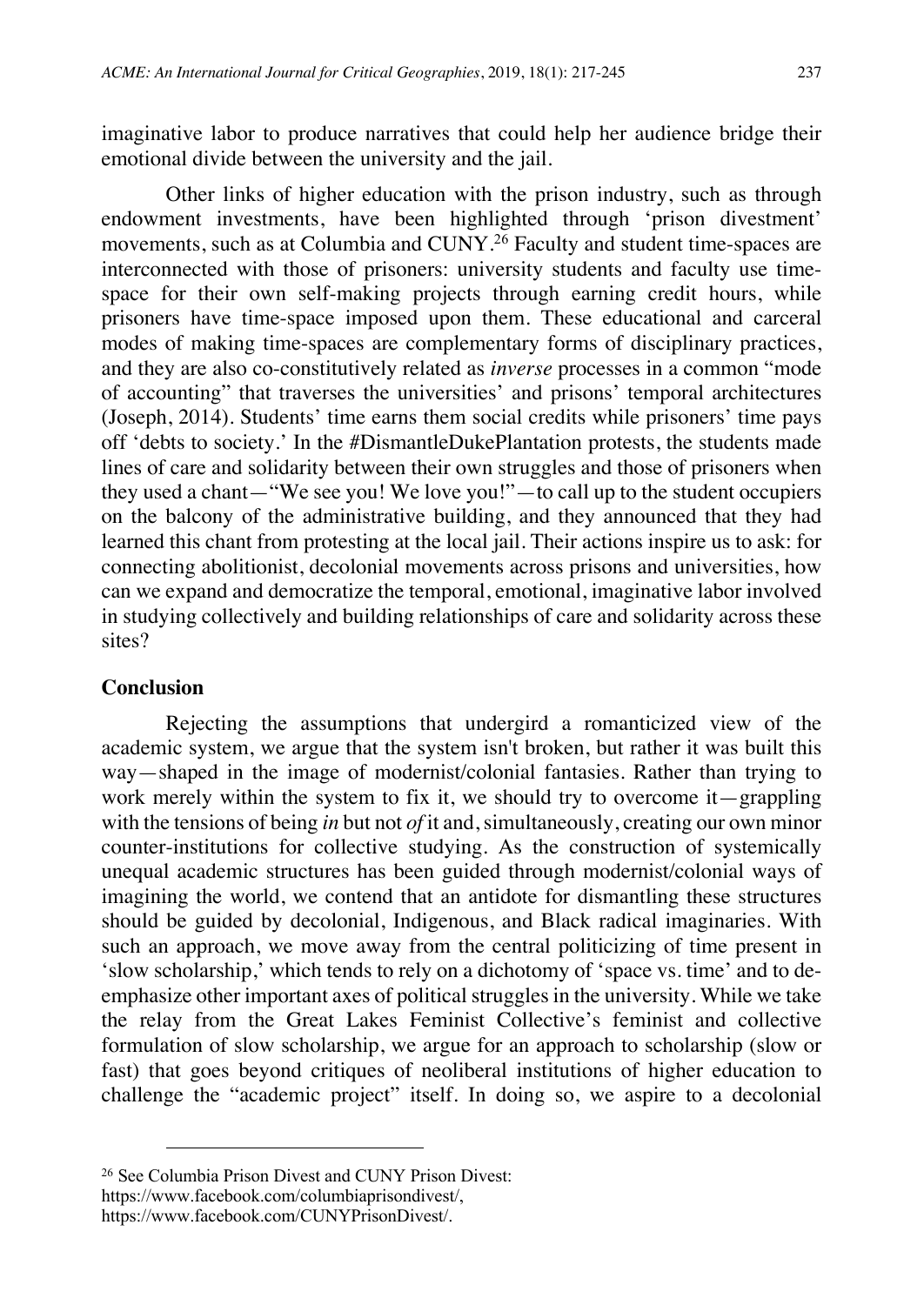strategy, not with a merely metaphorical sense of decolonization, but with a literal sense of decolonization that centers the reclamation of *land* for Indigenous resurgences (Tuck and Yang, 2012). Drawing on Indigenous interpretations of 'land' as inter-relations between the soil, humans, non-human animals, plants, water, soil, air, etc., we heed Leanne Simpson's (2014) call to engage these inter-relations of land as itself a "pedagogy," in which studying, knowledge creation, relationship building, and movement organizing are intertwined with each other.

In undertaking this decolonial approach to campus struggles, we can give land-centered analyses of universities' 'temporal architectures' and 'spatial clockworks.' We began an approximation of this approach in our above analyses of the #theRealUW and #DismantleDukePlantation movements. As a precondition for composing our forces in a project of dismantling the modernist/colonial academic system and supporting Indigenous resurgences and other alternative forms of worldmaking, we need to start with understanding what divides us. To go beyond being merely aspirational allies, we can only become *accomplices* in a shared struggle through tracing out how the spatio-temporal privileges of some are bound up with the spatio-temporal oppressions of others, thereby opening up possibilities for mutual liberation (Indigenous Action, 2014). Tracing our spatio-temporal interdependencies with others is necessary for understanding how our activities *in* the university can (or cannot) be disentangled from our activities that make us *of* the university, i.e., tied with its modernist/colonial ways of world-making. This can take the form of tracing how we are currently pitted against each other via certain constituted relations that include not only human-to-human relations but also interrelations amongst humans, campus buildings, the campus grounds, roads, buses, flowers, bacteria, classrooms, books, computers, cafeterias, kitchens, custodians' closets, blackboards, and many other non-human entities.

With the recent election of Donald Trump, the rise of political elites with open contempt for public institutions, and the growing presence of the so-called 'Alt-Right,' the kind of inter-temporal, decolonial intervention in institutions of higher education that we propose here has arguably become increasingly important for several reasons. First, amid the more explicit challenges to public education, there will be a need to ward off tendencies towards defensive orientations that seek to preserve the status quo or romanticize the institutions of the past. For example, in the face of current efforts to hollow out tenure and undercut professionalist faculty trade unions, there is the potential to put into question the ways that these institutions have maintained a two-tiered faculty system and limited the power of faculty to organize in solidarity with their fellow workers. Such questioning can open our horizons of possibility to alternative kinds of unions, such as with the Industrial Workers of the World, which have an industrial focus (i.e., for organizing across the whole education industry) that could build power to defend against the right-wing onslaught on public education and to push for radical democracy and intersectional revolutionary principles in university workplaces and beyond.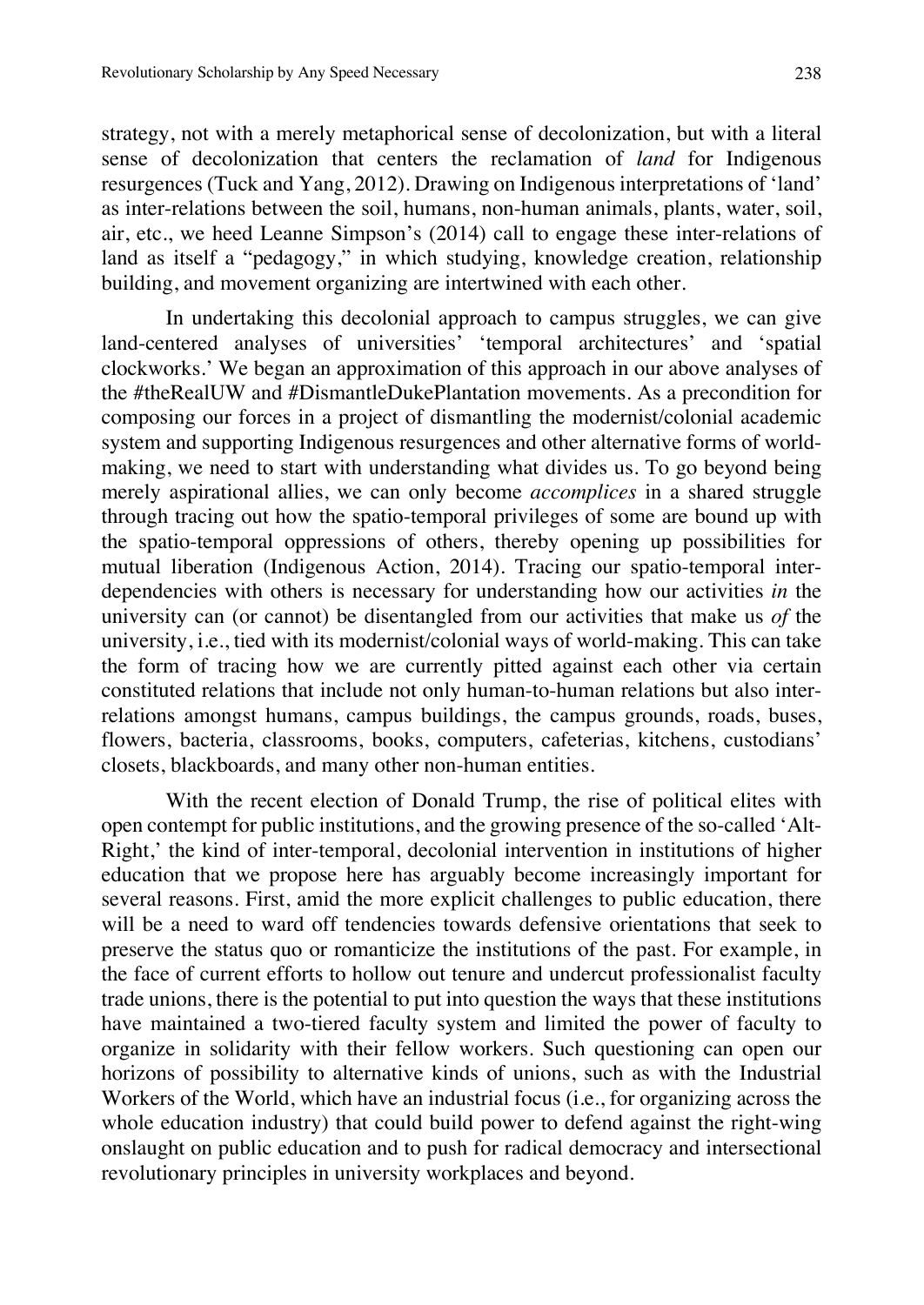Second, the urgency of the political situation will demand more and different forms of fast as well as slow scholarship—not for the sake of publication metrics, but to enable timely responses to current events that academic institutions and norms do not currently value. As shown in the recent organizing at UW-Madison and Duke, students—and some faculty and staff—are using social media to enable fast collective studying about ongoing events, facilitate timely responses, sustain critical discussions about race both on and off campus, build communities of mutual aid and resistance, and intervene in and challenge the university's discourses and branding. What would it mean to consider their tweets and Facebook posts as scholarship? Third, political mobilization is critical in the face of liberal discourses of freedom of speech that allow for and justify forms of hate-speech and violence. Rather than privileging the defense of public speech that, for example, harasses transgender students or names undocumented students, $2<sup>7</sup>$  on campuses around the country groups are working to create communities that defend marginalized peoples—such as the formation of 'sanctuary campuses,' which adopt policies and practices to protect students and workers who are undocumented immigrants. And finally, tracing the university's spatio-temporal inter-dependencies can disrupt the emotional economies supporting 'epistemologies of ignorance' that make people subscribe to a reified vision of their own time-spaces as more valuable than others, and can highlight how their own sense of safety in uncertain times is related to that of those in more precarious positions. Making the university's temporal architectures and spatial clockworks visible through decolonial forms of study and scholarship is a necessary step toward disrupting them in our everyday practices.

#### **Acknowledgements**

As the authors contributed equally to this paper, the order of our names does not indicate a hierarchy of authorship. This paper is part of a larger project with the Undercommoning Collective to rethink and rework the university. Other members of the Collective contributed valuable feedback on this paper. You can learn more about the Collective's work at http://undercommoning.org.

#### **References**

- AAUP. 2015. Background Facts on Contingent Faculty. *American Association of University Professors.* Retrieved from: http://www.aaup.org/issues/contingency/background-facts.
- Armitage, David. 2004. John Locke, Carolina, and the Two Treatises of Government. *Political Theory* 32(5), 602-627.

 $27$  For example, 'alt-right' writer Milo Yiannopoulos harassed a transgender student and planned to name undocumented students during a public talk, leading to massive protests at UC-Berkeley where he was scheduled to speak.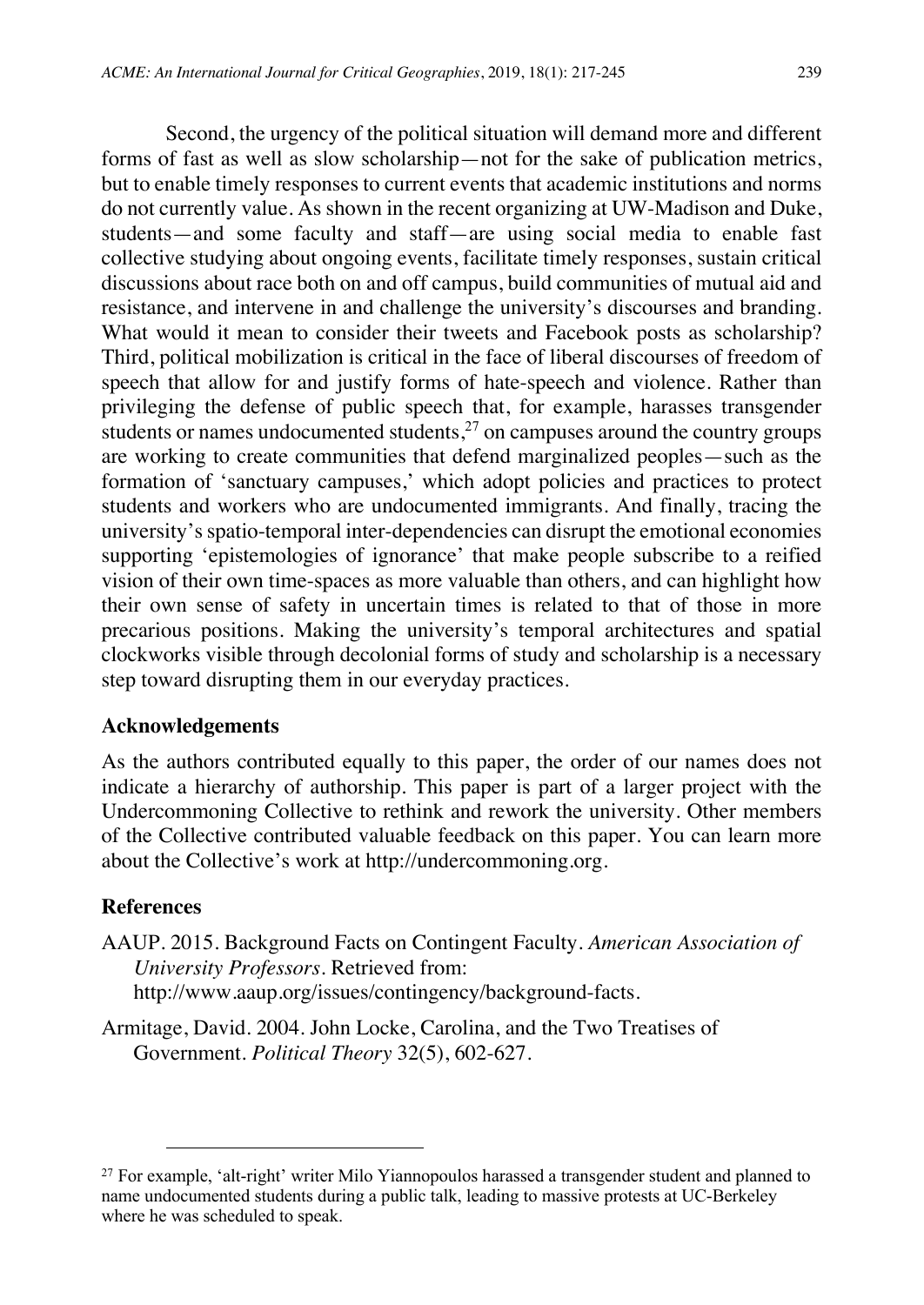- Baker, Kelly. 2016. Academic Waste. *Chronicle Vitae*, February 23. Retrieved from: https://chroniclevitae.com/news/1301-academic-waste.
- Barrow, Clyde. 1990. *Universities and the Capitalist State: Corporate Liberalism and the Reconstruction of American Higher Education, 1894-1928*. Madison: University of Wisconsin Press.
- Berg, Maggie and Barbara Seeber. 2016. *The Slow Professor: Challenging the Culture of Speed in the Academy*. Toronto: University of Toronto Press.
- Biondi, Martha. 2012. *The Black Revolution on Campus*. Berkeley, CA: University of California Press.
- Birmingham, Robert and Katherine Rankin. 1994. *Native American Mounds in Madison and Dane County*. Madison: City of Madison and the Native American Center.
- Brookins, Avory. 2016. Obama-noose costume at UW-Madison football game sparks bias incident reports. *Wisconsin Public Radio*, October 31. Retrieved at: http://www.wpr.org/obama-noose-costume-uw-madison-football-game-sparksbias-incident-reports.
- Combahee River Collective. 1995. A black feminist statement. In, Beverly Guy-Sheftall (ed.), *An Anthology of African American Feminist Thought*. New York: New Press, pp. 232-240.
- Desai, Owen. 2017. 'Cognitive dissonance' in university rhetoric and actions prompts ASM legislation. *The Daily Cardinal*, February 16. Retrieved at: http://www.dailycardinal.com/article/2017/02/cognitive-dissonance-inuniversity-rhetoric-and-actions-prompts-asm-legislationcognitive-dissonancein-university-rhetoric-and-actions-prompts-asm-legislation.
- Drozdzewski, Danielle and Dale Dominey-Howes. 2015. Research and trauma: understanding the impact of traumatic content and places on the researcher. *Emotion, Space and Society* 17, 17-21.
- Dyke, Erin and Eli Meyerhoff. 2013. An experiment in 'radical' pedagogy and study: On the subtle infiltrations of 'normal' education. *Journal of Curriculum Theorizing* 29(2), 267-280.
- Evans, Ruth. 2016. Achieving and evidencing research 'impact'? Tensions and dilemmas from an ethic of care perspective. *Area* 48(2), 213-221.
- Ezikpe, Mina. 2015. Women in the Prison System Mechanisms for Re-Entry. *WomenNC*. http://www.womennc.org/wp/wp-content/uploads/2015/04/2015- WomenNC-ResearchPaper-Women-in-Prison-Mechanisms-toReenter\_Mina-Ezikpe0415.pdf.
- Geyer, Allison. 2016a. Inside #TheRealUW. *Isthmus*, March 15. Retrieved at: http://isthmus.com/news/news/hashtag-activism-therealuw/.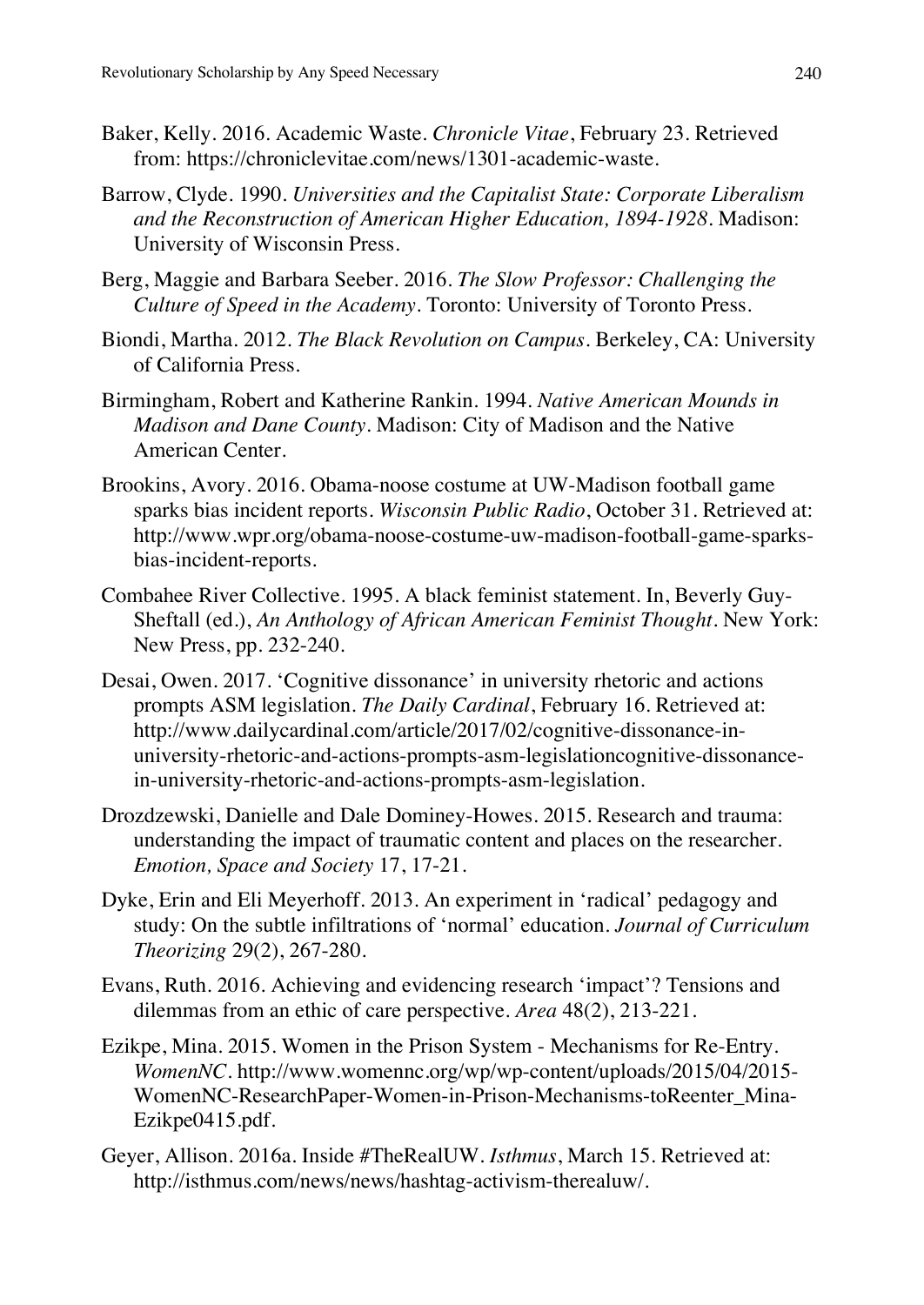- Geyer, Allison. 2016b. UWPD faces backlash for arrest of student. *Isthmus*, April 15. Retrieved at: http://isthmus.com/news/news/uw-madison-communitydenounces-arres/.
- Gildersleeve, Ryan Evely. 2016. The neoliberal academy of the anthropocene and the retaliation of the lazy academic. *Cultural Studies ↔ Critical Methodologies*, 1-8.
- Goldhill, Olivia and Sarah Slobin. 2017. One Spreadsheet Reveals the Horrifying Ubiquity of Sexual Harassment in Academia. *Quartz*, December 12. Retrieved at: https://qz.com/1153654/sexual-harassment-in-academia-a-crowdsourcedsurvey-reveals-the-scale-metoo/.
- Graeber, David. 2015. *The Utopia of Rules: On Technology, Stupidity, and the Secret Joys of Bureaucracy*. Brooklyn, NY: Melville House.
- Hanson, F Allan. 1993. *Testing Testing: Social Consequences of the Examined Life*. Berkeley, CA: University of California Press.
- Haraway, Donna. 1988. Situated knowledges: The science question in feminism and the privilege of partial perspective. *Feminist Studies* 14(3), 575-599.
- Hartman, Yvonne and Sandy Darab. 2012. A call for slow scholarship: a case study on the intensification of academic life and its implications for policy. *Review of Education, Pedagogy and Cultural Studies* 34(1-2), 49-60.
- Honoré, Carl. 2004. *In Praise of Slowness: Challenging the Cult of Speed.* New York: HarperCollins.
- Honoré, Carl. 2014. *The Slow Fix: Lasting Solutions in a Fast-Moving World.*  London: William Collins.
- Hughes, Pamela. 2016. Desecration of graves sanctioned by Wisconsin assembly bill. *Indian Country,* January 6. Retrieved from: http://indiancountrytodaymedianetwork.com/2016/01/06/desecration-gravessanctioned-wisconsin-assembly-bill-162970.
- Hunt, Sarah and Cindy Holmes. 2015. Everyday decolonization: Living a decolonizing queer politics. *Journal of Lesbian Studies* 19 (March), 154-172.
- Indigenous Action. 2014. Accomplices not allies: Abolishing the ally industrial complex. *Indigenous Action Media*, May 4. Retrieved from: http://www.indigenousaction.org/accomplices-not-allies-abolishing-the-allyindustrial-complex/.
- Joseph, Miranda. 2014. *Debt to Society: Accounting for Life Under Capitalism*. Minneapolis, MN: University of Minnesota Press.
- Kadowaki, Joy and Mangala Subramaniam. 2014. Coping with emotional labor: Challenges faced and strategies adopted by instructors. *Understanding and Dismantling Privilege* 4(2), 154-172.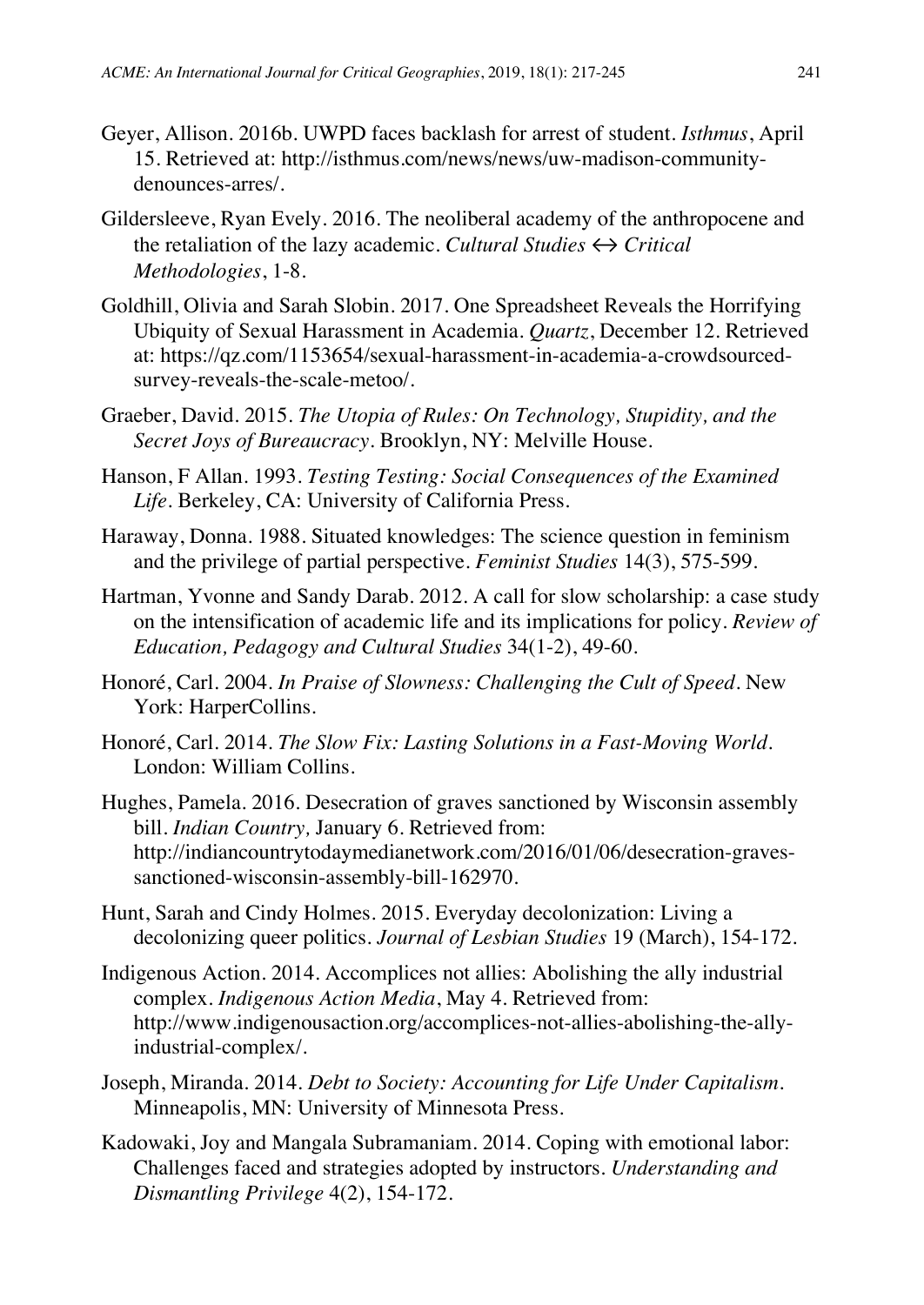- Kamola, Isaac and Eli Meyerhoff. 2009. Creating commons: Divided governance, participatory management, and struggles against enclosure in the university. *Polygraph* 21, 5-27. Retrieved from: http://www.elimeyerhoff.com/articles/KamolaMeyerhoff\_CreatingCommons.p df.
- Keating, Cricket. 2005. Building coalitional consciousness. *National Women's Studies Association Journal* 17(2), 86-103.
- Kennedy, Madeline. 2016. Ho-Chunk elder heckled with 'war cry sounds' during ceremony at UW-Madison. *Milwaukee Journal Sentinel*, March 11. Retrieved at: http://archive.jsonline.com/news/wisconsin/ho-chunk-elder-heckled-withwar-cry-sounds-during-ceremony-at-uw-madison-b99685752z1- 371789461.html.
- Lamen, Darien. 2016. UW dismisses demand for community control over police as 'unreasonable,' 'unlawful.' *WORT,* April 28. Retrieved at: http://www.wortfm.org/university-dismisses-demand-for-community-controlover-uwpd-as-unreasonable-unlawful/.
- Landsbaum, Claire and Greta Weber. 2015. What happened at the University of Missouri? *Slate*, November 9. Retrieved from: http://www.slate.com/blogs/the\_slatest/2015/11/09/timeline\_of\_u\_of\_missouri \_protests\_and\_president\_resignation.html.
- Lane, Stuart. 2016. Slow science, the geographical expedition, and critical physical geography. *The Canadian Geographer/Le Géographe Canadien,* 1-18.
- Locke, John. 1669/1997. The Fundamental Constitutions of Carolina. In, Mark Goldie (ed.), *Political Writings*. Cambridge: Cambridge University Press, pp. 160-181.
- Locke, John. 1693/1996. *Some Thoughts Concerning Education and Of the Conduct of the Understanding.* Indianapolis: Hackett Publishing Company.
- Martell, Luke. 2014. The slow university: inequality, power and alternatives. *Forum: Qualitative Social Research* 15(3).
- Martina, Egbert Alejandro. 2015. Thinking care. *Processed Life,* November 7. Retrieved from: https://processedlives.wordpress.com/2015/11/09/thinkingcare/.
- Massey, Doreen. 2005. *For Space.* London: Sage.
- Melamed, Jodi. 2011. *Represent and Destroy: Rationalizing Violence in the New Racial Capitalism*. Minneapolis, MN: University of Minnesota Press.
- Meyerhoff, Eli, Elizabeth Johnson, and Bruce Braun. 2011. Time and the university. *ACME* 10(3), 483-507.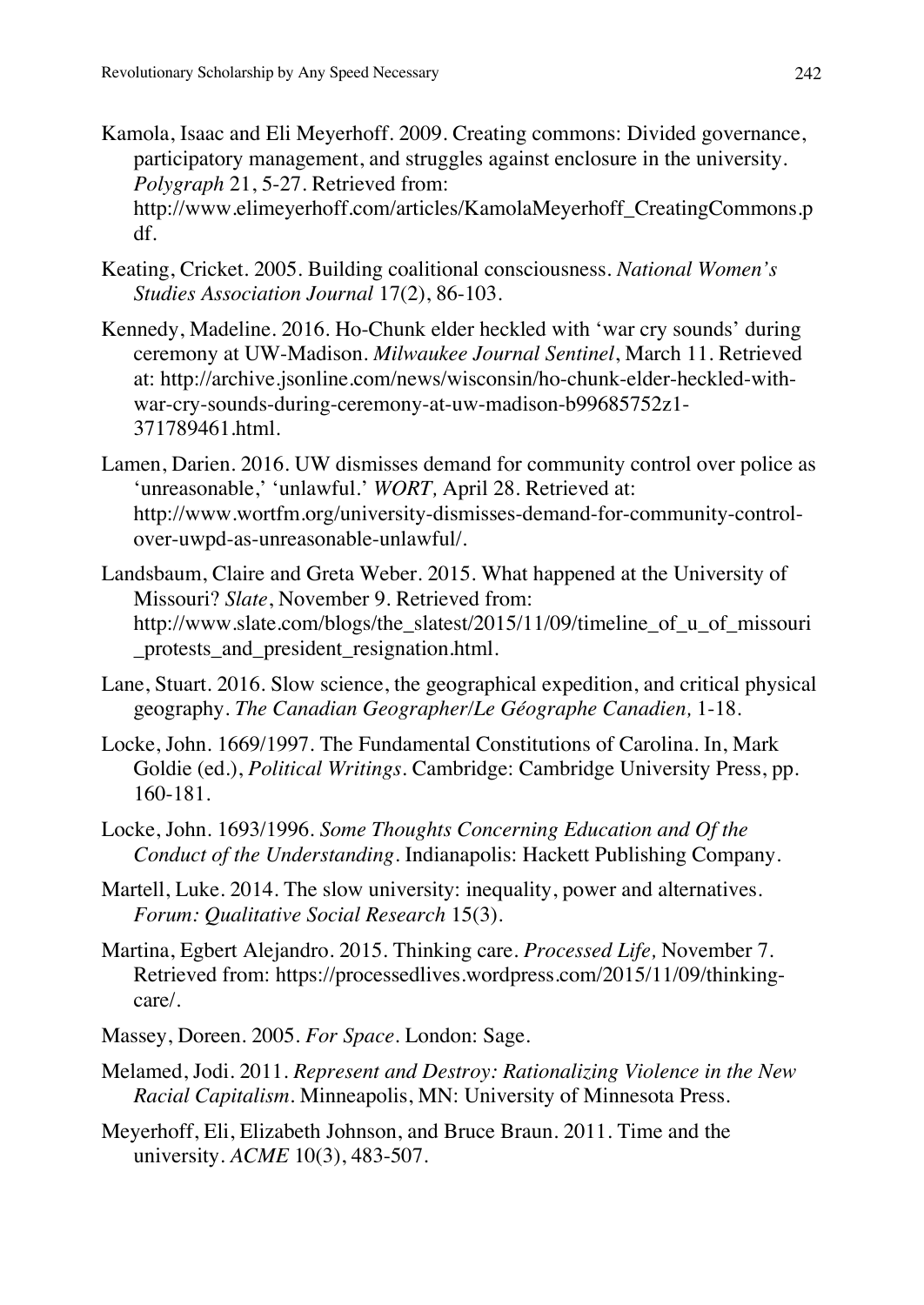- Meyerhoff, Eli and Fern Thompsett. 2017. Decolonizing study: Free universities in more-than-humanist accompliceships with Indigenous movements. *Journal of Environmental Education* 48(4), 234-247.
- Mignolo, Walter. 2011. *The Darker Side of Western Modernity*. Durham, NC: Duke University Press.
- Mills, Charles W. 2007. White Ignorance. In, Shannon Sullivan and Nancy Tuana (eds.), *Race and Epistemologies of Ignorance*. Albany, NY: State University of New York Press, pp. 13-38.
- Mitchell, Nick. 2016. The fantasy and fate of Ethnic Studies in an age of uprisings: An interview with Nick Mitchell. *Undercommoning*, July 13. Retrieved at: http://undercommoning.org/nick-mitchell-interview/.
- Mitchell, Timothy. 1999. Society, economy, and the state effect. In, George Steinmetz (ed.), *State/Culture: State-Formation After the Cultural Turn*. Ithaca, NY: Cornell University Press, pp. 76-79.
- Mitchell, Timothy. 2002. *Rule of Experts: Egypt, Techno-Politics, Modernity*. Berkeley, CA: University of California Press.
- Morison, Sir Richard. 1536/1983. *Humanist Scholarship and Public Order: Two Tracts against the Pilgrimage of Grace*. David Berkowitz (ed.). Washington, DC: The Folger Shakespeare Library.
- Moten, Fred and Stefano Harney. 2013. *The Undercommons: Fugitive Planning & Black Study*. Autonomedia.
- Mountz, Alison, Anne Bonds, Becky Mansfield, Jenna Loyd, Jennifer Hyndman, Margaret Walton-Roberts, Ranu Basu, Risa Whitson, Roberta Hawkins, Trina Hamilton and Winifred Curran. 2015. For slow scholarship: A feminist politics of resistance through collective action in the neoliberal university. *ACME* 14(4), 1235-1259.
- Neal, Mark Anthony. 2016. Duke University's Plantation Blues. *NewBlackMan (in Exile).* March 26. Retrieved from: http://www.newblackmaninexile.net/2016/03/duke-universitys-plantationblues-by.html.
- Nealon, Jeffrey. 2007. The associate vice provost in the gray flannel suit: Administrative labor and the corporate university. *Rethinking Marxism* 19(1), 92-109.
- Neocleous, Mark. 2014. *War Power, Police Power*. Edinburgh: Edinburgh University Press.
- Newfield, Christopher. 2003. *Ivy and Industry: Business and the Making of the American University, 1880-1980*. Durham, NC: Duke University Press.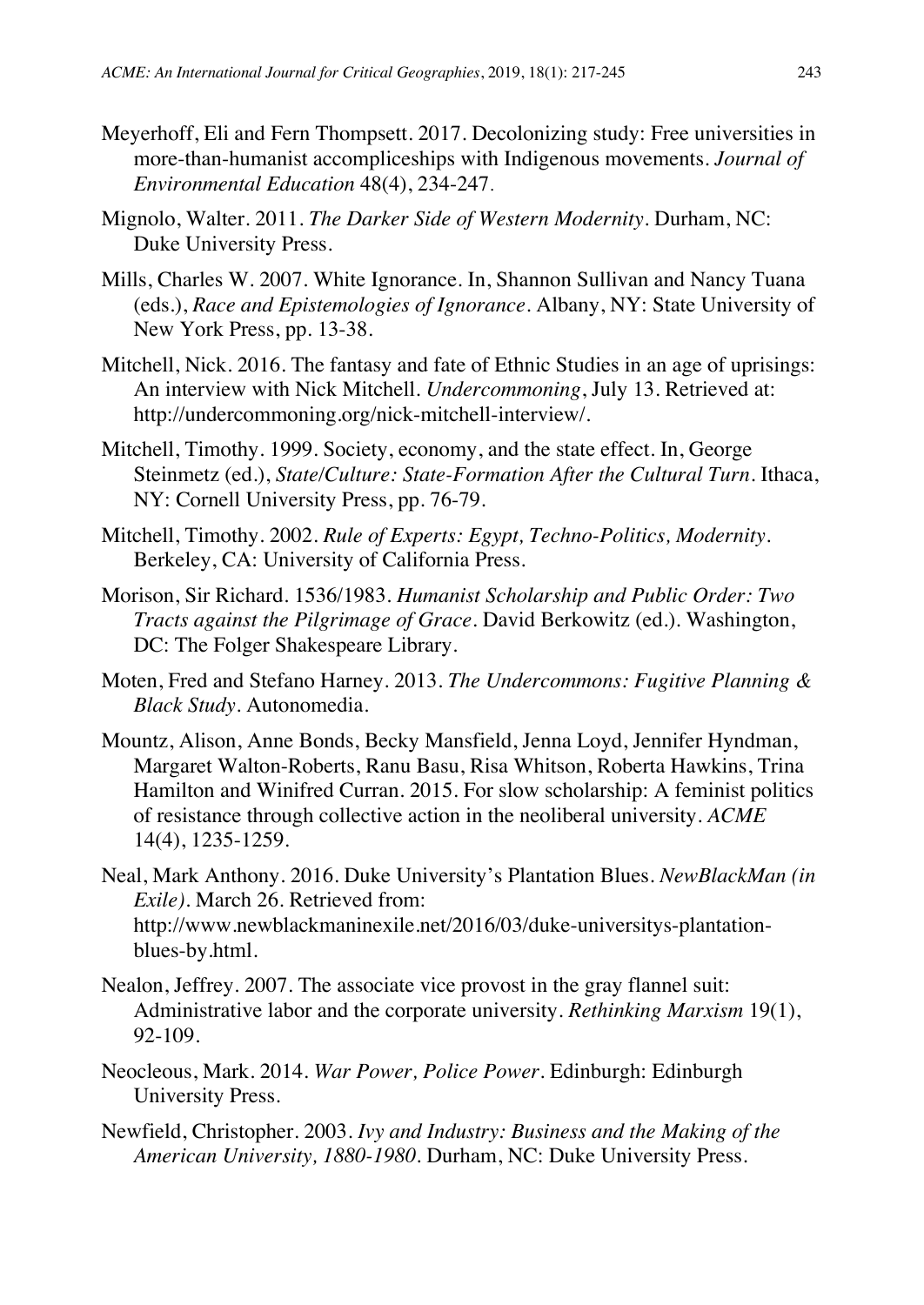- O'Neill, Maggie. 2014. The slow university work, time and well-being. *Forum: Qualitative Social Research* 15(3).
- Parizeau, Kate, Laura Shillington, Roberta Hawkins, Farhana Sultana, Alison Mountz, Beverley Mullings and Linda Peake. 2016. Breaking the silence: A feminist call to action. *The Canadian Geographer/Le Géographe Canadien* 60(2), 192-204.
- Paschal, Mark. 2012. Our University? *Reclamations Journal*, June 7. Retrieved from: http://www.reclamationsjournal.org/blog/?p=588.
- Pels, Dick. 2003. *Unhastening science: Autonomy and reflexivity in the social theory of knowledge.* Liverpool: Liverpool University Press.
- Ramkumar, Amrith and Rachel Chason. 2016a. Duke's Executive Vice President Tallman Trask hit parking attendant with car, accused of using racial slur. *The Duke Chronicle*, February 29. Retrieved from: http://www.dukechronicle.com/article/2016/02/dukes-executive-vice-presidenttallman-trask-hit-parking-attendant-with-car-accused-of-using-racial-slur.
- Ramkumar, Amrith and Rachel Chason. 2016b. Employees describe hostile, discriminatory environment in Parking and Transportation Services department. *The Duke Chronicle*, March 1. Retrieved from: http://www.dukechronicle.com/article/2016/03/employees-describe-hostilediscriminatory-environment-in-parking-and-transportation-services-department.
- Recollection WI. 2015. Exploring effigy mounds. *Recollection Wisconsin*, 4 February. Retrieved from: http://recollectionwisconsin.org/exploring-effigymounds.
- Roberts, Neil. 2015. *Freedom as Marronage*. Chicago: The University of Chicago Press.
- Rogers, Ibram. 2012. *The Black Campus Movement: Black Students and the Racial Reconstruction of Higher Education, 1965-1972*. New York: Palgrave Macmillan.
- Rojas, Fabio. 2010. *From Black Power to Black Studies: How a Radical Social Movement Became an Academic Discipline*. Baltimore, MD: Johns Hopkins University Press.
- Savidge, Nico. 2016. Hundreds at UW-Madison protest student's arrest, racist incidents. *Wisconsin State Journal,* April 22. Retrieved from: http://host.madison.com/wsj/news/local/education/university/hundreds-at-uwmadison-protest-student-s-arrest-racist-incidents/article\_d655c1d5-2815-5278- 9400-4eb40379d719.html.
- Saxena, Vidushi 2016. #TheRealUW: Students tell stories of racial bias, UW 'not doing enough.' *The Badger Herald*, March 15. Retrieved at: